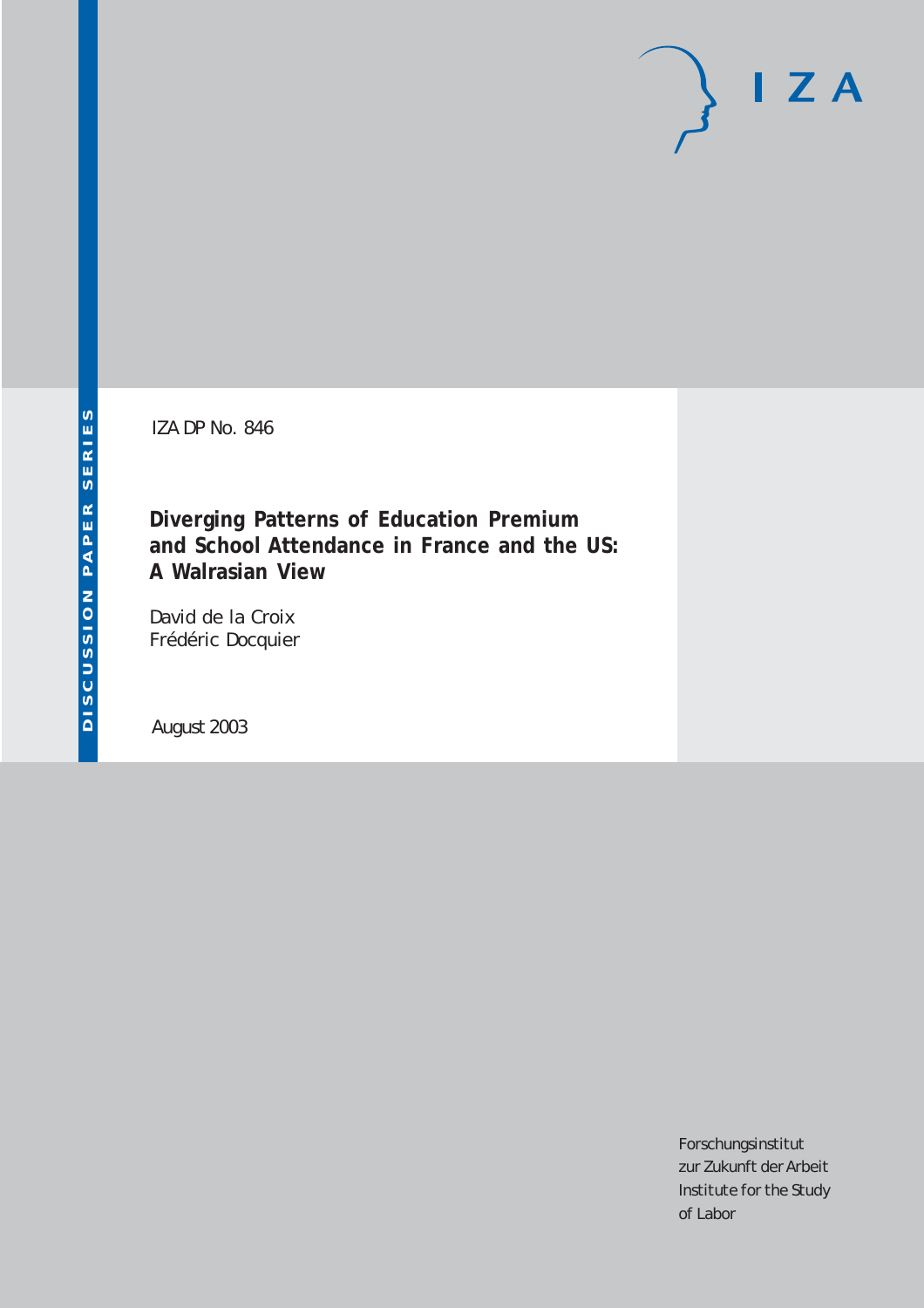# **Diverging Patterns of Education Premium and School Attendance in France and the US: A Walrasian View**

### **David de la Croix**

*FNRS, IRES and CORE, Catholic University of Louvain,* 

#### **Frédéric Docquier**

*CADRE, University of Lille 2 and IZA Bonn* 

#### Discussion Paper No. 846 August 2003

IZA

P.O. Box 7240 D-53072 Bonn Germany

Tel.: +49-228-3894-0 Fax: +49-228-3894-210 Email: [iza@iza.org](mailto:iza@iza.org)

This Discussion Paper is issued within the framework of IZA's research area *Evaluation of Labor Market Policies and Projects.* Any opinions expressed here are those of the author(s) and not those of the institute. Research disseminated by IZA may include views on policy, but the institute itself takes no institutional policy positions.

The Institute for the Study of Labor (IZA) in Bonn is a local and virtual international research center and a place of communication between science, politics and business. IZA is an independent, nonprofit limited liability company (Gesellschaft mit beschränkter Haftung) supported by Deutsche Post World Net. The center is associated with the University of Bonn and offers a stimulating research environment through its research networks, research support, and visitors and doctoral programs. IZA engages in (i) original and internationally competitive research in all fields of labor economics, (ii) development of policy concepts, and (iii) dissemination of research results and concepts to the interested public. The current research program deals with (1) mobility and flexibility of labor, (2) internationalization of labor markets, (3) welfare state and labor market, (4) labor markets in transition countries, (5) the future of labor, (6) evaluation of labor market policies and projects and (7) general labor economics.

IZA Discussion Papers often represent preliminary work and are circulated to encourage discussion. Citation of such a paper should account for its provisional character. A revised version may be available on the IZA website ([www.iza.org](http://www.iza.org/)) or directly from the author.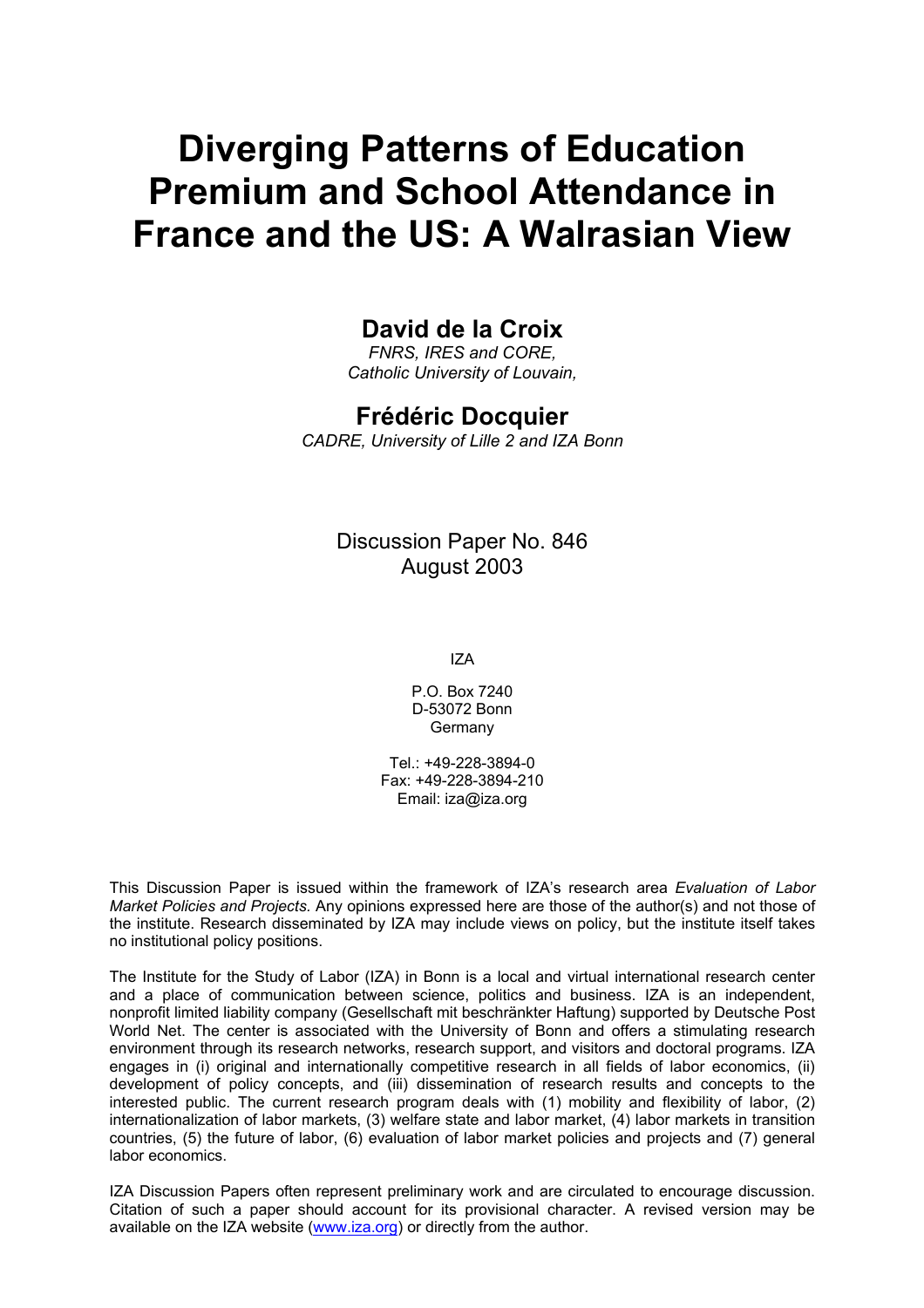IZA Discussion Paper No. 846 August 2003

## **ABSTRACT**

## **Diverging Patterns of Education Premium and School Attendance in France and the US: A Walrasian View**[∗](#page-2-0)

We evaluate the effect of technology, demographics and policy on the differential evolution of the skill premium and on the rise in education investment in France and the USA. We use a computable general equilibrium model with overlapping generations of individuals, and endogenous education decisions. Human capital is made of two substitutable components, experience and education, both of them evolve endogenously over time. We calibrate this model on the post-war period and run counterfactual experiments to assess the effect of the different exogenous variables. French expansionary education policy boosted the supply of skills and kept the skill premium low. On the contrary, increasing education costs in the US contributed to increase wage differentials by reducing the supply of skills. The skill biased technical shock is key to understand rising school attendance and appears delayed in France.

JEL Classification: J31, D58

Keywords: human capital, education, experience, skill premium

Corresponding author:

 $\overline{a}$ 

Frédéric Docquier CADRE University of Lille 2 1 Place Déliot 59084 Lille France Email: [f.docquier@skynet.be](mailto:f.docquier@skynet.be)

<span id="page-2-0"></span><sup>∗</sup> We thank the participants to the colloquium in the honor of Philippe Michel (Paris, 2002), to the Symposium on Forecasting Global Income Growth (Hawaai, 2003), to the IRES macro workshop (Louvain-la-Neuve, 2003), to seminars in Lille and IZA Bonn, and specially to Raouf Boucekkine, Patricia Crifo, Bart Hobijn, Sebnem Kalemni-Ozcan, Oliver Paddison and Henri Sneessens for helpful comments on an earlier draft. We thank Marie Janin for obtaining education price data from INSEE. David de la Croix acknowledges the financial support of the Belgian French speaking community (Grant ARC 99/04-235 "Growth and incentive design") and of the Belgian Federal Government (Grant PAI P5/10, "Equilibrium theory and optimization for public policy and industry regulation").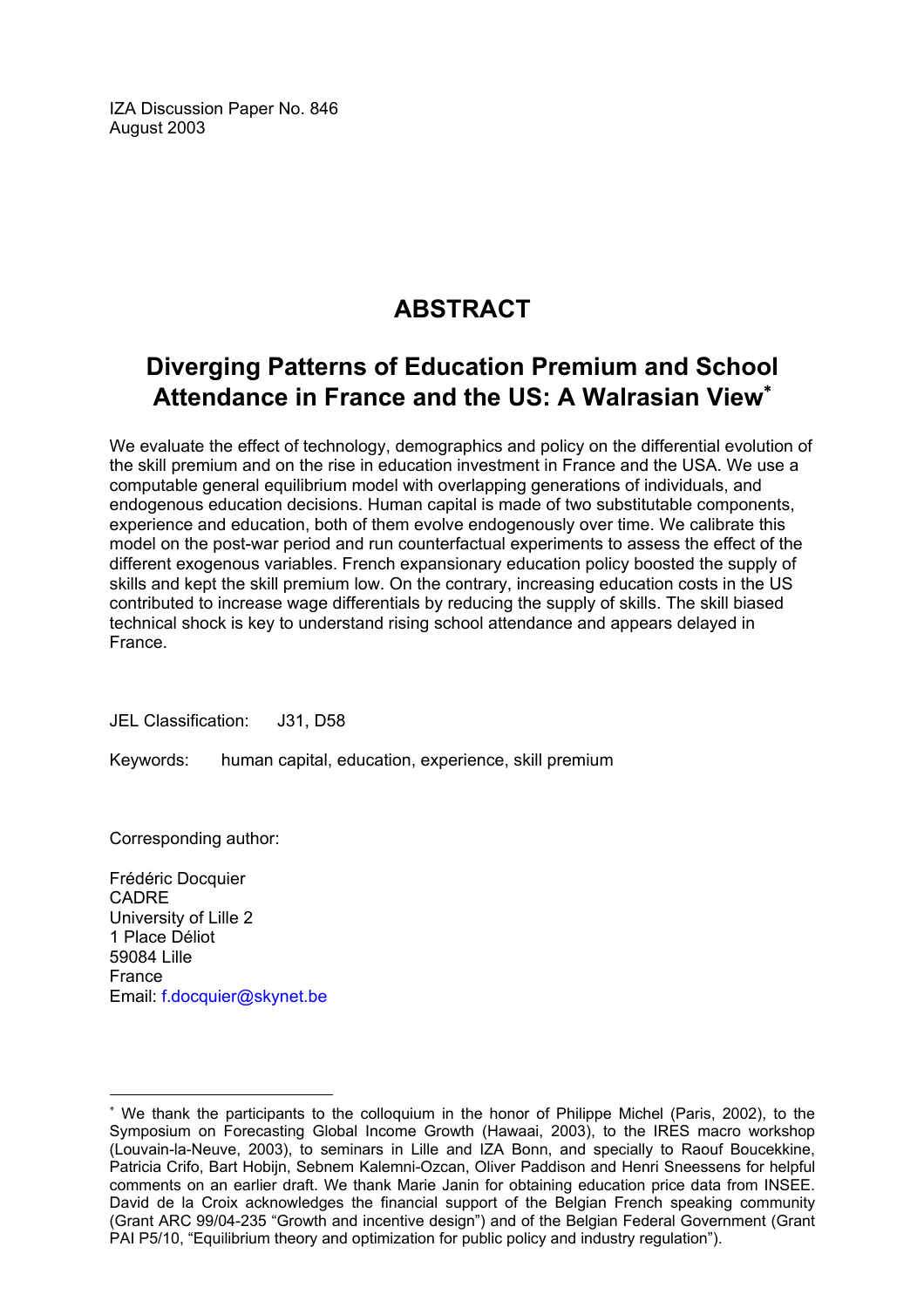### 1 Introduction

During the last three decades, most industrialized countries have experienced a remarkable increase in the educational attainment of their labor force. The average skill level is expected to increase further in the coming years as younger (and more educated) cohorts progressively replace older (and less educated) ones. In spite of this, returns to skills have also increased substantially in countries such as the US, the UK and, to a lesser extent, Canada. By contrast, in most countries of continental Europe, the skill-premium has remained constant or has decreased as in France. This is illustrated in Figure 1 for the US and French cases. It represents estimates by Wasmer (2001a) of the skill premium for different levels of education. We clearly observe the contrast between France, where the skill premium actually declined, and the US. On the contrary, the qualitative pattern of the return to experience is similar in both countries: as reported in Figure 2, it peaked in the eighties, then declined in both countries. However, the magnitude of the changes is stronger in France.

The existing literature has explained the contrast between France and the US by referring to differences in labor market institutions: in face of a skill-biased technical progress affecting both countries, the US reacted by displaying a higher skill premium while France minimum wage legislation and/or unemployment insurance prevented unskilled workers' wages to fall (see Ljunqvist and Sargent (1998), Marimon and Zilibotti (1999)). Consequently, unemployment rates clearly increased in Europe (increased somewhat in Canada) and not in the US. Such a story is however not fully convincing. If differences in the flexibility of labor market institutions actually explain a diverging path of skill premium, we should observe diverging patterns of employment rates (employment – population ratio) as well. Indeed, facing a similar shock, responses of employment rates are expected to be stronger in low flexibility countries. Card, Kramarz, and Lemieux (1999) show that the evolution of employment rates across age and education groups in France, Canada and the US is almost identical. They conclude that a pure labor market rigidity cannot explain the diverging pattern of wage inequality and employment.

Building on the idea that the long-run path of wages is determined by demand and supply changes in the labor market, this paper provides an alternative (neo-classical) interpretation for the diverging path of wage inequality. Typically, we will argue that general equilibrium phenomena can explain returns to skills and wage inequality in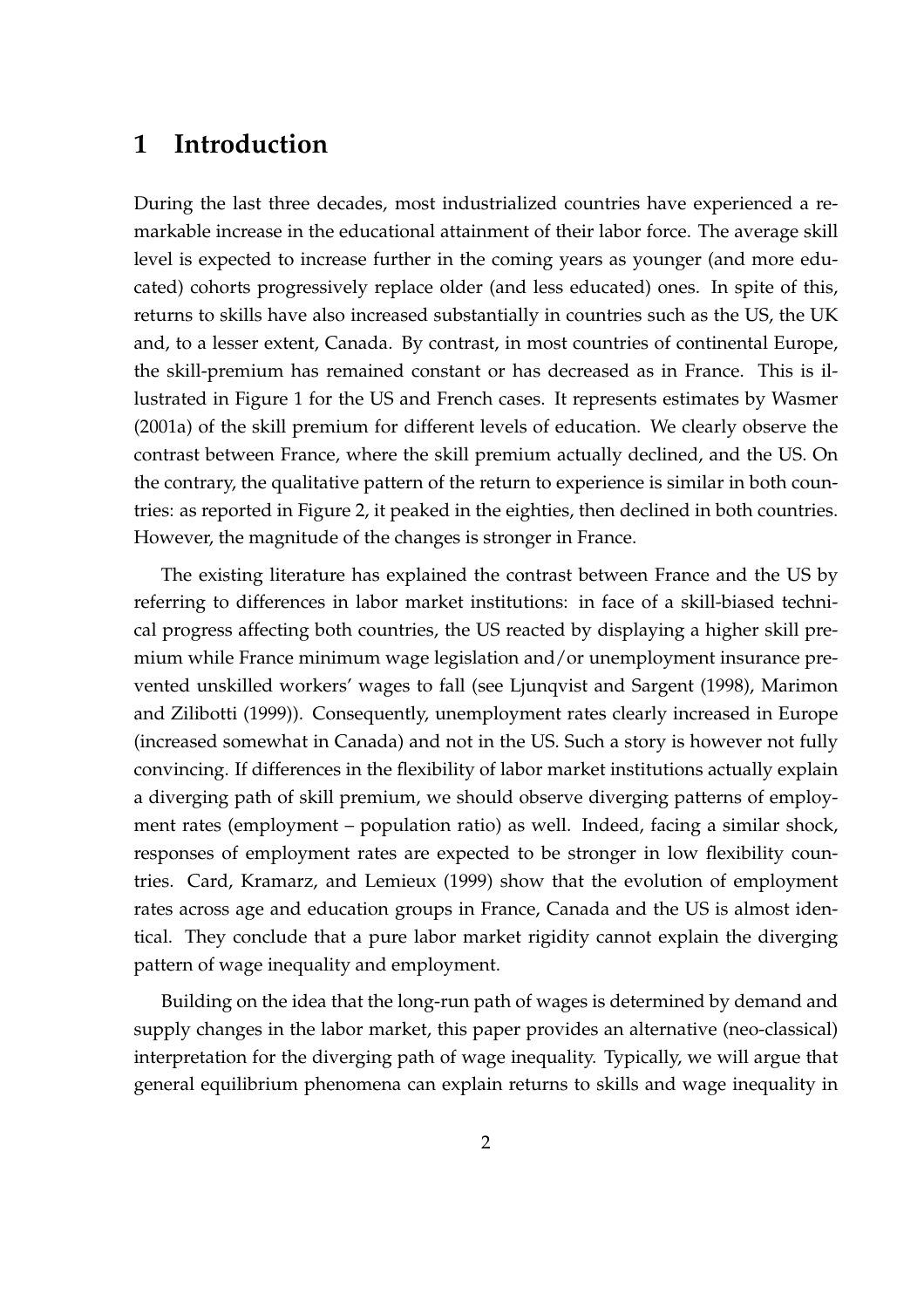

Figure 1: Skill premium in France (left panel) and the US (right panel)

Note: the premium is calculated as the ratio of the wage associated to  $x$  years of schooling over the wage associated to less than 12 years of schooling.





Note: the premium is calculated as the ratio of the wage associated to 20 years of experience over the wage associated to no experience.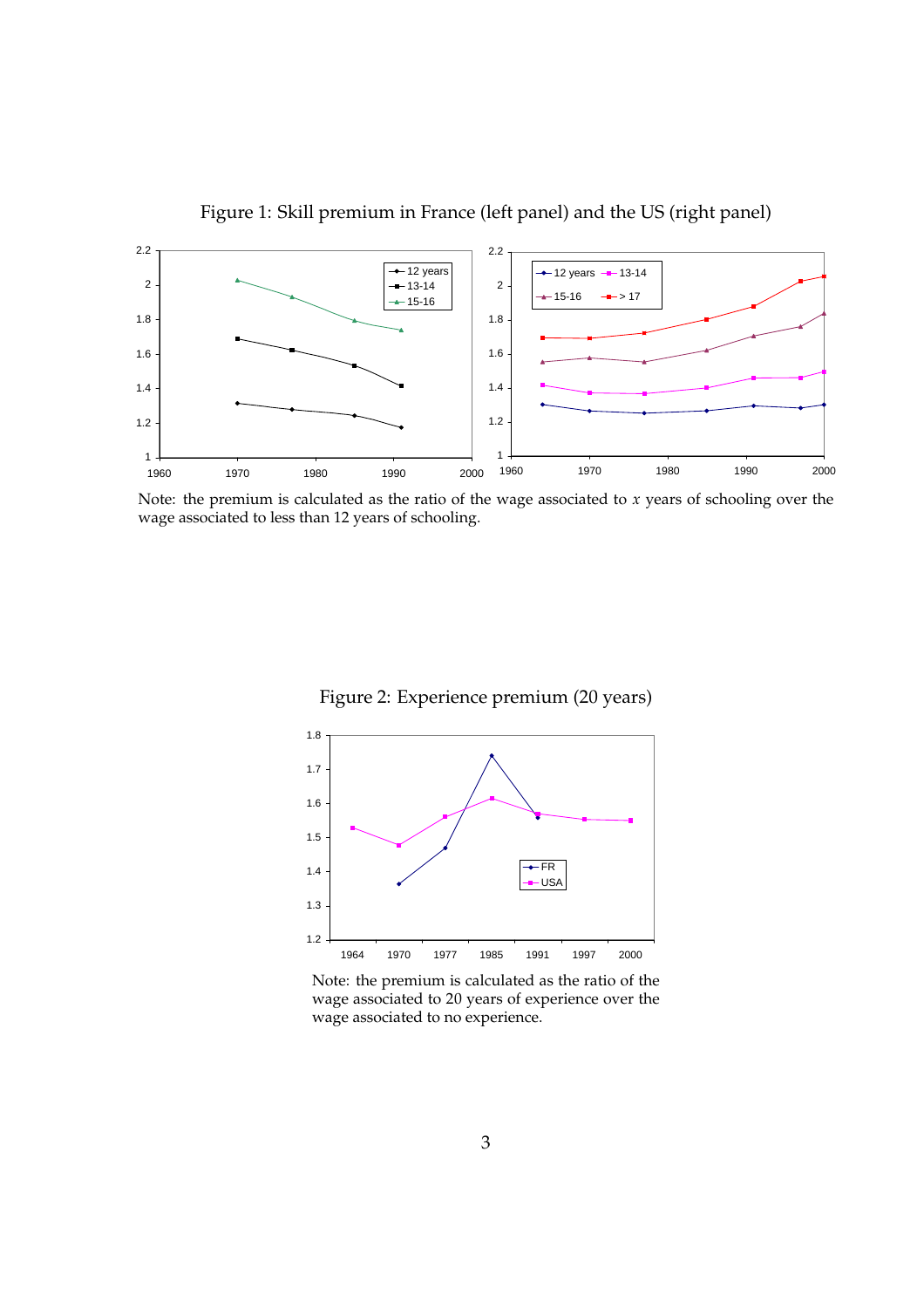the last decades without relying on labor market rigidity features. We shall disentangle the effect of demographic variables, changes in participation rates, education policy and technical change.

Some stylized facts clearly illustrate the magnitude of supply shocks. Population data by age for 1960, 2000 and 2050 are presented in appendix A. The main difference between France and the US is for the period 2000-2050, where aging is much more pronounced in France. The share of individuals aged 65 and more rises from 18.9% in 1960 to 23.3% in 2000 and 36.6% in 2050 in France; it rises from 16.7% in 1960 to 18.8% in 2000 and 30.2% in 2050 in the US. The importance of aging can affect current labor market outcome, through expectations; labor supply will indeed be more scarce in France than in the US, and future wages can thus be expected to be higher. Another significant difference between the US and France lies in the investment in education. Appendix B reports the share of time invested in education for the population aged 15 to 24. Education was much higher in the US around 1960, but France caught-up and almost rejoined the US level in 2000. This trend dramatically increased the supply of skills in France, and may have reduced the skill premium. Magnac and Thesmar (2002) explain the rise between 1982 and 1993 by a change in the French education policy, which increased the chance for students to reach higher levels of education. Another difference between the US and France concerns the participation rate of old workers. Figure 11 shows the effective retirement age as computed by Blondal and Scarpetta (1997). The stronger drop in France should have reduced the incentive to accumulate skills since the productive time of education investment is shortened.

In this paper, we study the effect of these global trends on the labor market, and in particular on the returns to human capital, and on the investment in education. Following Becker (1964), human capital is built essentially through on-the-job-training and schooling; on-the-job-training reflects the idea that "many workers increase their productivity by learning new skills and perfecting old once while on the job". In the micro-econometric literature on wage formation (Mincer-type equation), both education and experience are shown to have a strong influence on individual earning. Accordingly, we define human capital as having two major and substitutable components, education and experience. Education and experience have never been distinguished in existing general equilibrium models with realistic demographics, which at most endogenize labor participation rates per age. The hypothesis of perfect substitution between young workers and old workers is a common assumption in that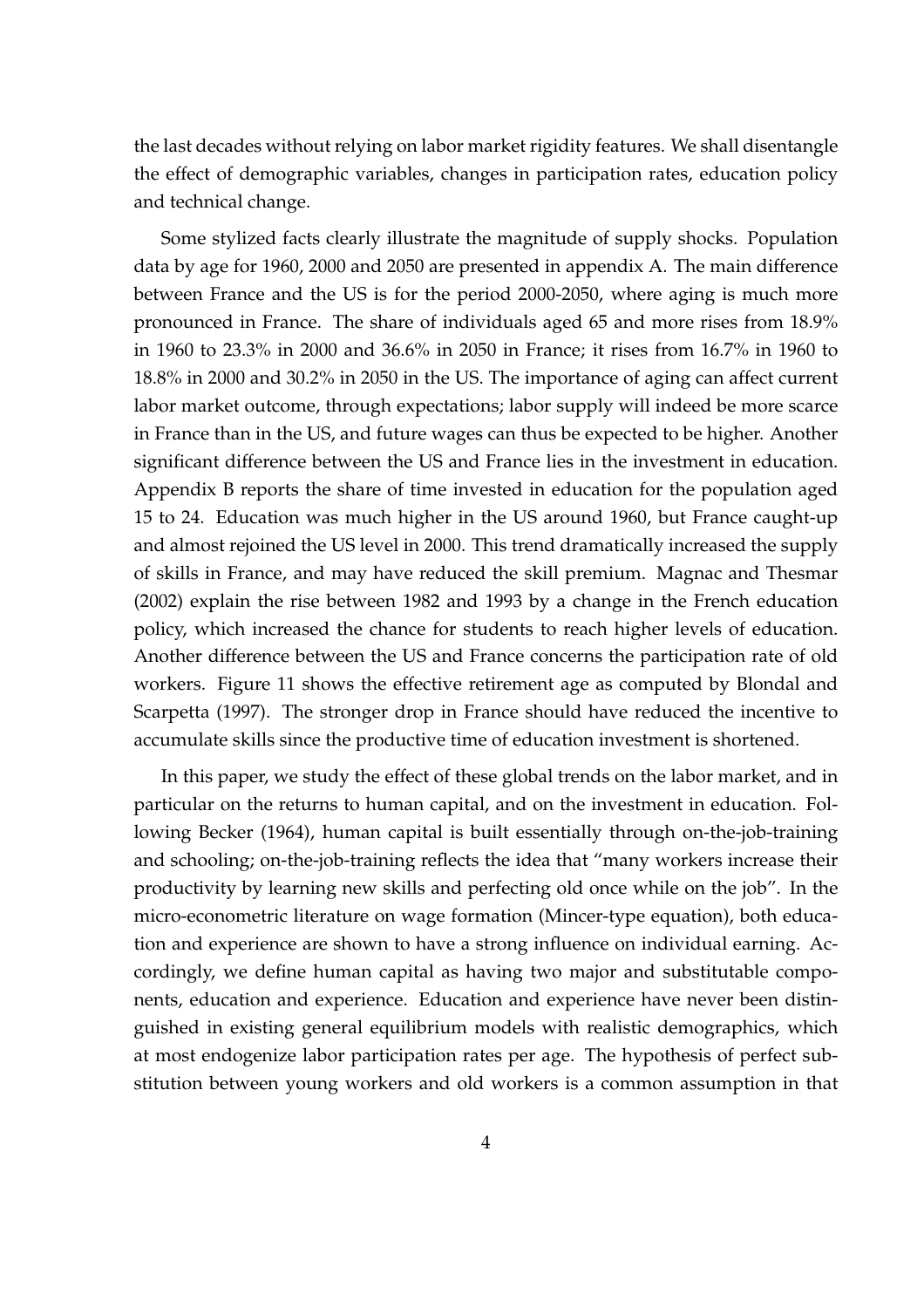literature. An exception is the paper by Heckman, Lochner, and Taber (1998) who use a general equilibrium model with a sophisticated labor market. They calibrate their human capital production functions using econometric estimates of wage equations, however, they do not simulate their model with realistic population scenarios.

The model described in section 2 is distinct from the existing literature by three features: education and experience are two components of human capital, households optimally choose their investment in education, and households have access to perfect insurance markets to face lifetime uncertainty. We calibrate the model on the postwar period for France and the USA in section 3, using detailed demographic data, age profiles for taxes and transfers, and observations for educational attainment, retirement age and participation rates. Exogenous processes for technical progress and private costs of education are identified by letting the model match observed skill premia and investments in education. In section 4 we run counterfactual experiments and compute the endogenous path for skill premia and education when each exogenous variable is kept at its 1960 level. This gives us estimated marginal effects of technology, demographics and policy on the difference in the observed evolution of the skill premium in France and the USA. Three results arise. French expansionary education policy boosted the supply of skills and kept the skill premium low. On the contrary, increasing education costs in the US contributed to increased wage differentials by reducing the supply of skills. The skill biased technical shock is key to understand rising school attendance and appears delayed in France. Section 5 provides sensitivity analysis of some of our assumptions. Section 6 concludes.

### 2 The model economy

Our model depicts a closed economy with three agents: households, firms and the public sector. Individuals are homogenous<sup>1</sup> within each generation and live a maximum of 8 periods of time (i.e. from age 15 to 95), each of them representing 10 years.

 $1$ It should be noted that our model is calibrated so as to match representative behavior of French and American residents, including natives and foreign-born. As Illustrated in Borjas (2001) for the US, the 1965 "Amendments to the Immigration and Nationality Act" has drastically changed the national origin mix and the relative skills of immigrants, increasing their difference with natives. Obviously, a model with heterogeneous agents as in Storesletten (2000) would allow to examine the relative contribution of immigration to rising wage inequality and educational attainment.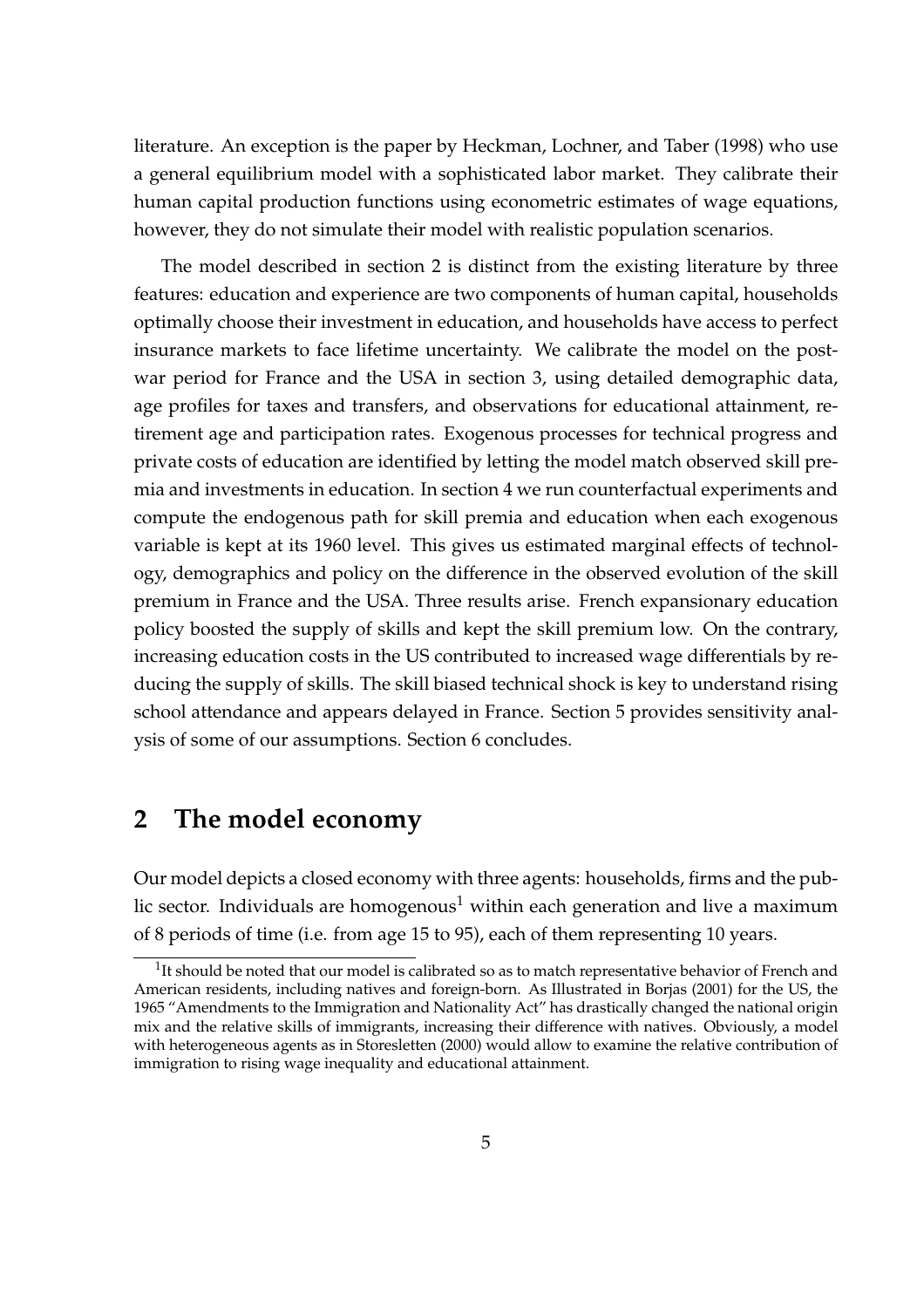#### 2.1 Demographics

At each date, some individuals die and a new generation appears. Households reaching age 15 at year  $t$  belong to generation  $t$ . The size of the young generation increases over time at an exogenous growth rate:

$$
N_{0,t+1} = N_{0,t} m_t
$$

where  $N_{0,t}$  measures the initial size of generation  $t$  and  $m_t$  is one plus the demographic growth rate, including both fertility and migration.

Each household lives a maximum of 8 periods ( $a = 0, \ldots, 7$ ) but face a cumulative survival probability decreasing with age. The size of each generation declines deterministically through time. However, this decline is attenuated by immigration flows:

$$
N_{a,t+a} = N_{0,t} \beta_{a,t+a} + M_{a,t+a}
$$

where  $0 \leq \beta_{a,t+a} \leq 1$  is the fraction of generation t alive at age a (hence, at period  $t + a$ ) and  $M_{a,t+a}$  is the stock of migrants of age a. We also have  $\beta_{0,t} = 1$ . Obviously, the total population at time t amounts to  $N_t = \sum_{a=0}^{7} N_{a,t}$ .

The demographic growth rate, immigration flows and the survival probability vector vary over time. Taking account of immigration flows enables us to use official demographic observations and projections.

#### 2.2 Preferences

Individuals have an uncertain lifetime duration, i.e. a probability to die at the end of each period of life. In the spirit of Arrow-Debreu, we postulate the existence of a market for every contingent consumption. These markets open before the resolution of uncertainty: each individual has the possibility to insure himself against uncertainty at the beginning of his life. Hence, the problem of agents born at time  $t$  is to select a consumption contingent plan and the duration of his education in order to maximize his expected utility subject to his intertemporal budget constraint, given the sequence of contingent wages and prices.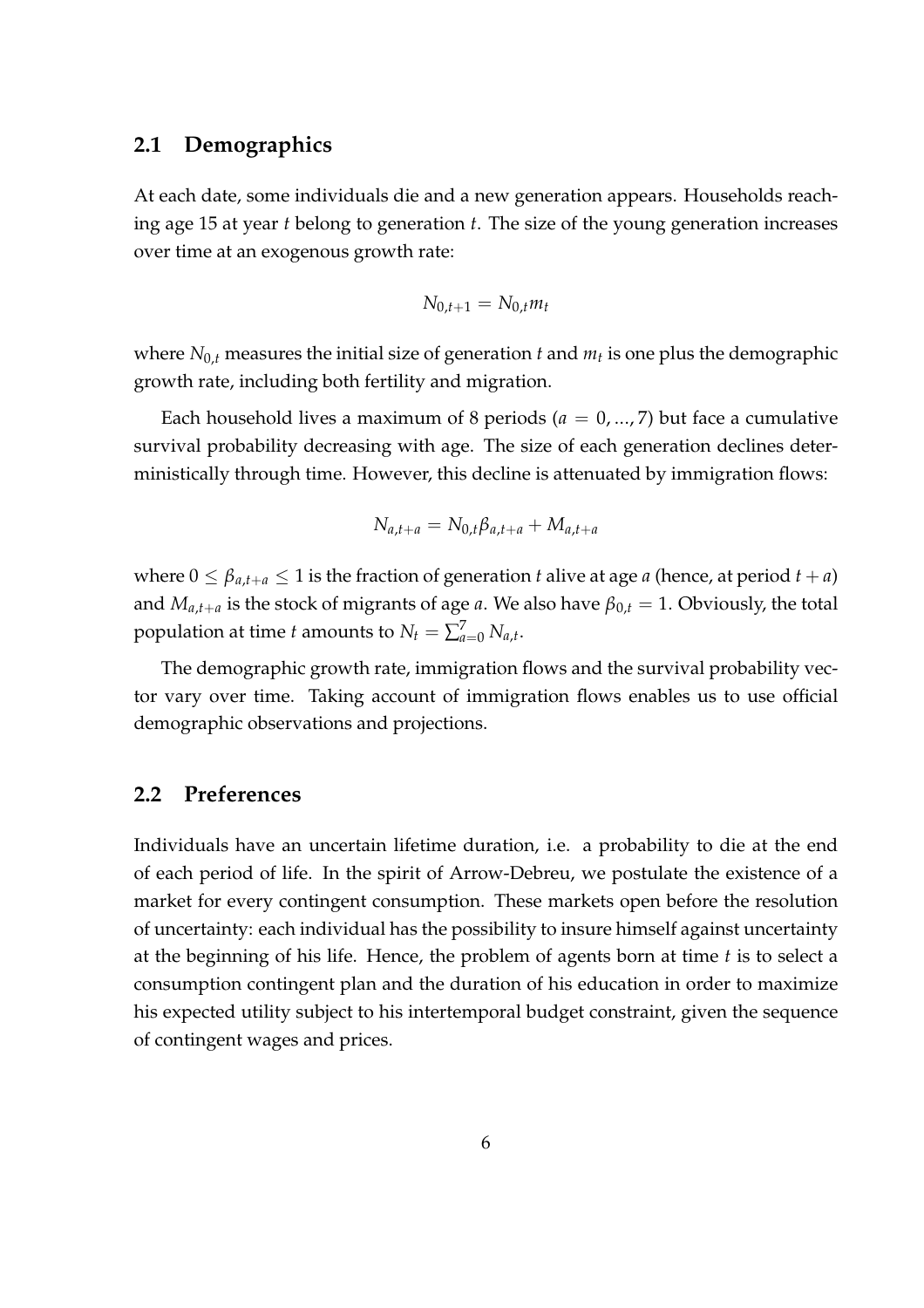The expected utility function is assumed to be time-separable and logarithmic:

$$
E(U_t) = \sum_{a=0}^{7} \beta_{a,t+a} \ln(c_{a,t+a})
$$
 (1)

where  $c_{a,t+a}$  is the consumption of generation t at age a.

The budget constraint requires equality between the expected value of expenditures and the value of income. The expected value of income incorporates education decisions, public transfers and a mandatory retirement age. For a standard household born with age 0 at time  $t...\infty$ , it may be written as

$$
\sum_{a=0}^{7} p_{a,t+a} \left[ c_{a,t+a} (1 + \tau_{t+a}^c) - T_{a,t+a} \right] = \sum_{a=0}^{7} \left( \omega_{a,t+a}^L + \omega_{a,t+a}^E c_{a,t+a} + \omega_{a,t+a}^H h_{a,t+a} \right) \ell_{a,t+a}
$$
\n(2)

where  $\tau_{t+a}^c$  is the consumption tax rate at period  $t + a$ ;  $p_{a,t+a}$  is the price of one unit of good in case he/she is alive at age  $a$ ;  $T_{a,t+a}$  denotes the amount of transfer received at age *a* including education benefits, pensions and other transfers (health care, family allowances, social benefits...);  $\ell_{a,t+a}$  measures labor supply at age a; raw labor, education and experience are supplied at net-of-taxes contingent wages  $\omega^L_{a,t+a},\omega^H_{a,t+a}$  and  $\omega^E_{a,t+a}.$ 

We can also define the implicit asset holdings  $s_{a,t+a}$  of each cohort as follows:

$$
p_{0,t}s_{0,t} = \left(\omega_{0,t}^L + \omega_{0,t}^E e_{0,t} + \omega_{0,t}^H h_{0,t}\right) \ell_{0,t} - p_{0,t} \left[c_{0,t}(1 + \tau_t^c) - T_{0,t}\right]
$$
(3)

$$
p_{a,t+a} s_{a,t+a} = p_{a-1,t+a-1} s_{a-1,t+a-1} + \left(\omega_{a,t+a}^{L} + \omega_{a,t+a}^{E} e_{a,t+a} + \omega_{a,t+a}^{H} h_{a,t+a}\right) \ell_{a,t+a}
$$
  
-
$$
p_{a,t+a} \left[c_{a,t+a} (1 + \tau_{t+a}^{c}) - T_{a,t+a}\right]
$$
 (4)

For a household already living at the initial date, i.e. with age  $j = 1...6$  at date 0, the budget constraint is:

$$
\sum_{a=j}^{7} p_{a,t+a} \left[ c_{a,t+a} (1 + \tau_{t+a}^c) - T_{a,t+a} \right] = p_{j-1,j-1} s_{j-1,-1}
$$
  
+ 
$$
\sum_{a=j}^{7} \left( \omega_{a,t+a}^L + \omega_{a,t+a}^E e_{a,t+a} + \omega_{a,t+a}^H h_{a,t+a} \right) \ell_{a,t+a}.
$$
 (5)

The variable  $s_{i-1,-1}$  represents the initial asset holdings of this individual. This budget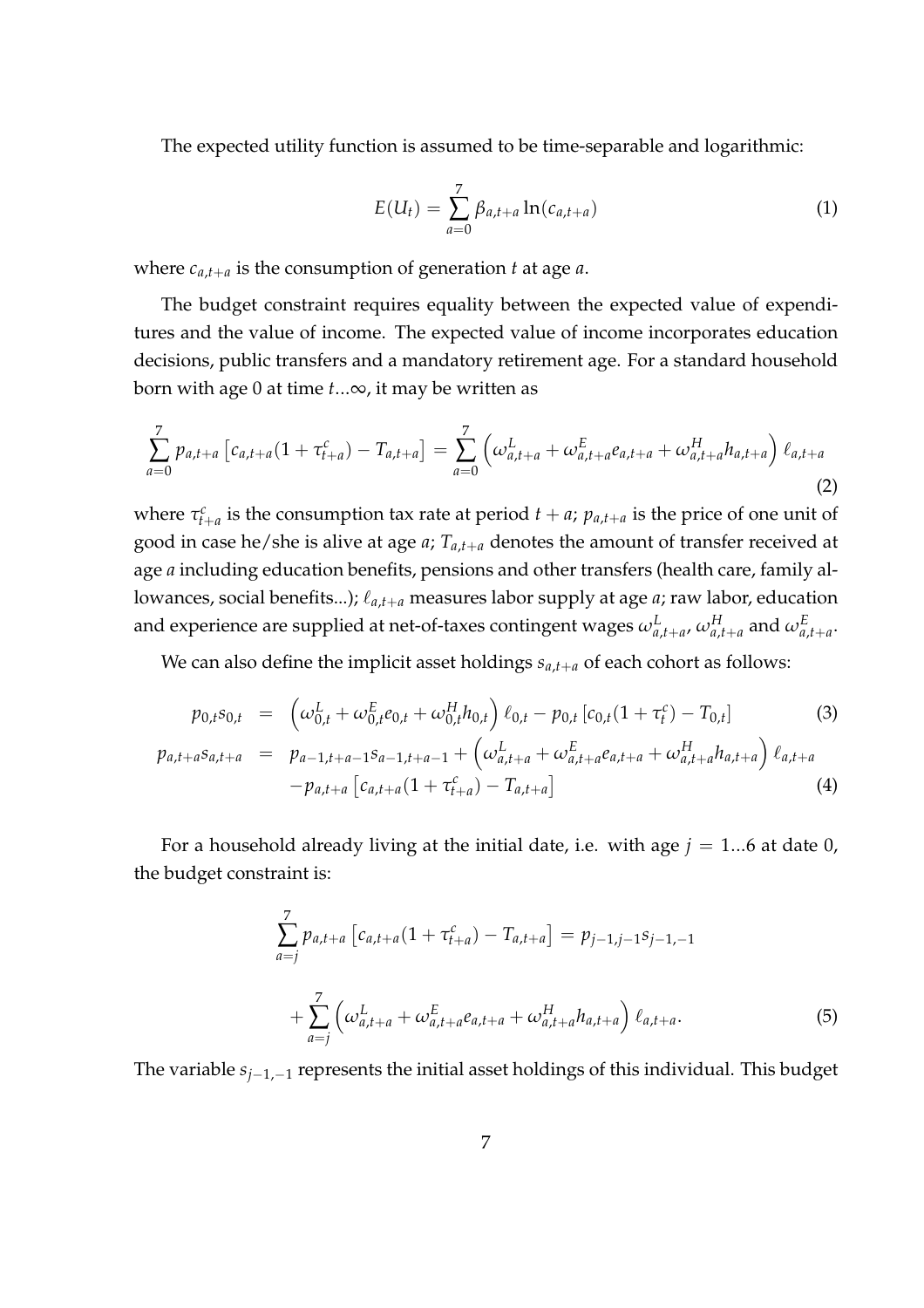constraint is also the one of a migrant entering the country at age  $j$ . For simplicity, we assume that migrants of each generation have the same characteristics as a native household and have the same implicit wealth, experience and education.

#### 2.3 Education and experience

The vector of labor supply for generation  $t$  (defining labor supply at all ages) is

$$
\overline{\ell}_t = (q_t(1 - u_t), q_{t+1}, q_{t+2}, q_{t+3}, q_{t+4}(1 - \alpha_{t+4}), 0, 0, 0)
$$
\n(6)

where  $q_t$  is the exogenous participation rate at time  $t$ ,  $0 \le u_t \le 1$  measures the endogenous time invested in education in the first period of life and  $\alpha_{t+4}$  stands for the (exogenous) time spent in retirement in the fifth period of life (i.e. between age 55 and age 65). The variable  $q_t$  will be useful to capture the rise in women's participation rates in the labor market.

The education decision made in the first period of life is extremely important since it completely determines the vectors of experience, skills, education subsidies and public transfers for generation t. Following Wasmer (2001b), the individual stock of experience sums up past participation rates on the labor market. The stock of education transforms education investment when young into labor efficiency according to a decreasing return function. Public transfers sum up education subsidies, pension benefits and other transfers. These vectors are written as

$$
\overline{e}_t = \left(0, (1 - u_t)\theta_e^1 q_t, (1 - u_t)\theta_e^2 q_t + \theta_e^1 q_{t+1}, (1 - u_t)\theta_e^3 q_t + \theta_e^2 q_{t+1} + \theta_e^1 q_{t+2},\right.\n(1 - u_t)\theta_e^4 q_t + \theta_e^3 q_{t+1} + \theta_e^2 q_{t+2} + \theta_e^1 q_{t+3}, 0, 0, 0\right),
$$
\n(7)

where  $\theta_e^a \in (0, 1)$  represents one minus the depreciation of experience over the lifetime;

$$
\overline{h}_t = \left(0, \,\varepsilon u_t^{\psi}, \,\varepsilon u_t^{\psi}, \,\varepsilon u_t^{\psi}, \,\varepsilon u_t^{\psi}, \,0, \,0, \,0\right),\tag{8}
$$

where  $\epsilon > 0$  and  $\psi \in (0, 1)$  are two parameters of the educational technology;

$$
\overline{T}_t = \begin{pmatrix} v_t q_t u_t \omega_{0,t}^L + \gamma_0 g_t, & \gamma_1 g_{t+1}, & \gamma_2 g_{t+2}, & \gamma_3 g_{t+3}, \\ \alpha_{t+4} b_{t+4} + \gamma_4 g_{t+4}, & b_{t+5} + \gamma_5 g_{t+5}, & b_{t+6} + \gamma_6 g_{t+6}, & b_{t+7} + \gamma_7 g_{t+7} \end{pmatrix}, \quad (9)
$$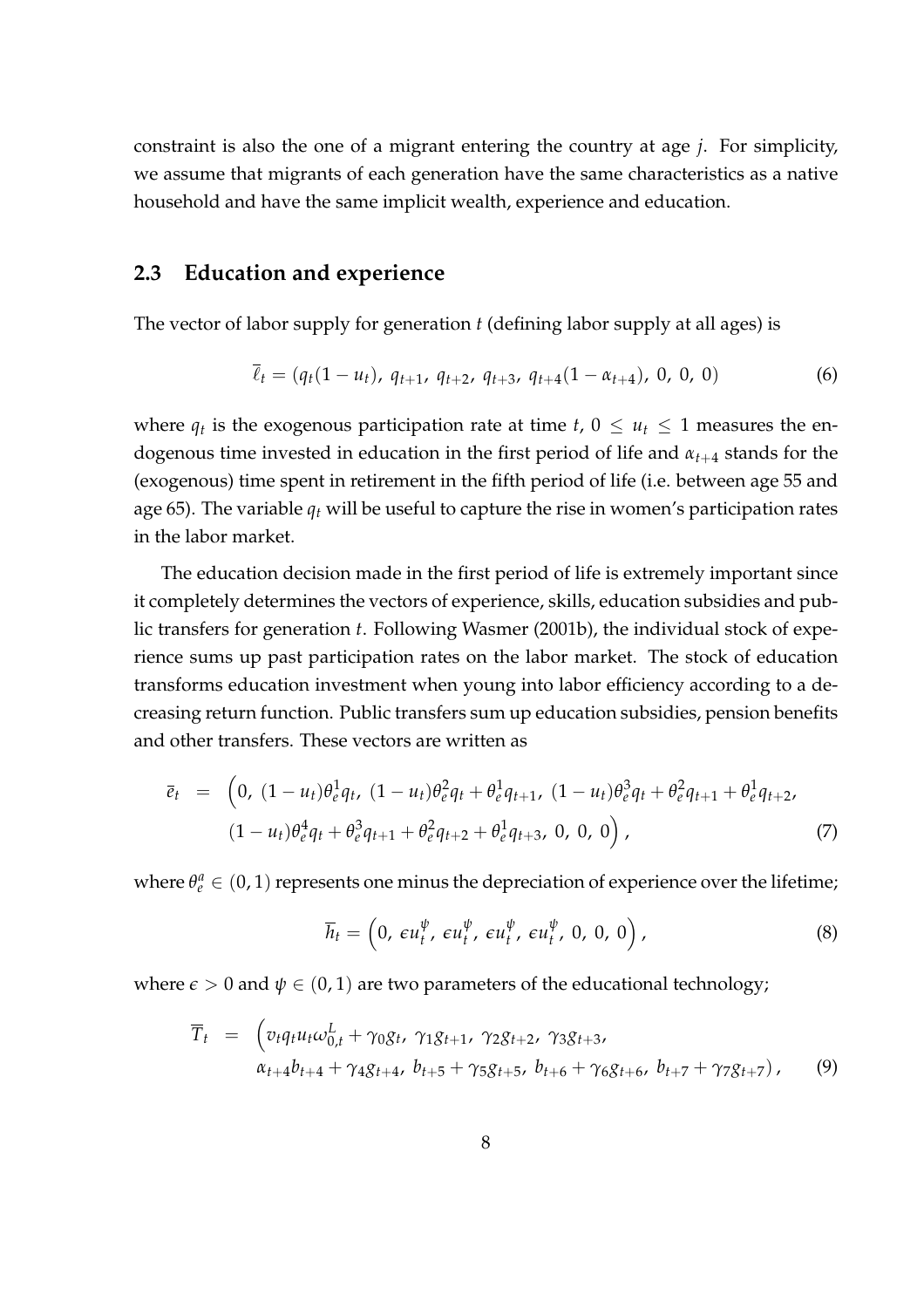where  $v_t$  is the rate of subsidy on the cost of education,  $b_t$  is the pension benefit allocated to each full-time retiree at period  $t$  and  $\gamma_a g_t$  is the amount of age-related transfer made by the government to agents of age  $a^2$ . The parameter  $\gamma_a$  describes the share of total transfer  $g_t$  in favor of age  $a$ .

#### 2.4 Technology

At each period of time, a representative firm uses labor in efficiency units  $(Q_t)$  and physical capital  $(K_t)$  to produce a composite good  $(Y_t)$ . We assume a Cobb-Douglas production function with constant returns to scale:

$$
Y_t = A_t K_t^{1-\varphi} Q_t^{\varphi} \tag{10}
$$

where  $\varphi$  measures the share of wage income in the national product, and  $A_t$  is an exogenous process representing total factor productivity.

The quantity of efficiency units of labor combines physical labor supply and human capital according to a Cobb-Douglas transformation function. Human capital is itself a combination of experience and education according to a CES nested transformation function. Formally, we have

$$
Q_t = L_t^{1-\delta} \left[ \mu E_t^{\rho} + (1-\mu)\Theta_t H_t^{\rho} \right]^{\delta/\rho} \tag{11}
$$

where  $L_t$  measures the input of manpower at time t;  $E_t$  measures the input of experience;  $H_t$  is the input of education;  $\delta$  is a parameter representing the importance of human capital in the determination of labor income;  $1 - \rho$  is the inverse of the elasticity of substitution between experience and education and  $\mu$  is a parameter of preference for experience. Finally  $\Theta_t$  is an exogenous skill biased technical progress.

We assume that workers belonging to different age groups are not perfect substitutes, because they have a different education/experience mix. However, the stocks of education and experience are homogeneous. The interest of this approach is that it is independent of the number of periods of life considered. If we had a model with generations living 55 periods, the production function (11) would remain unchanged. This is an advantage of our framework compared to Card and Lemieux (2001), who aggre-

<sup>&</sup>lt;sup>2</sup>This variable only capture transfers which can be used for private consumption.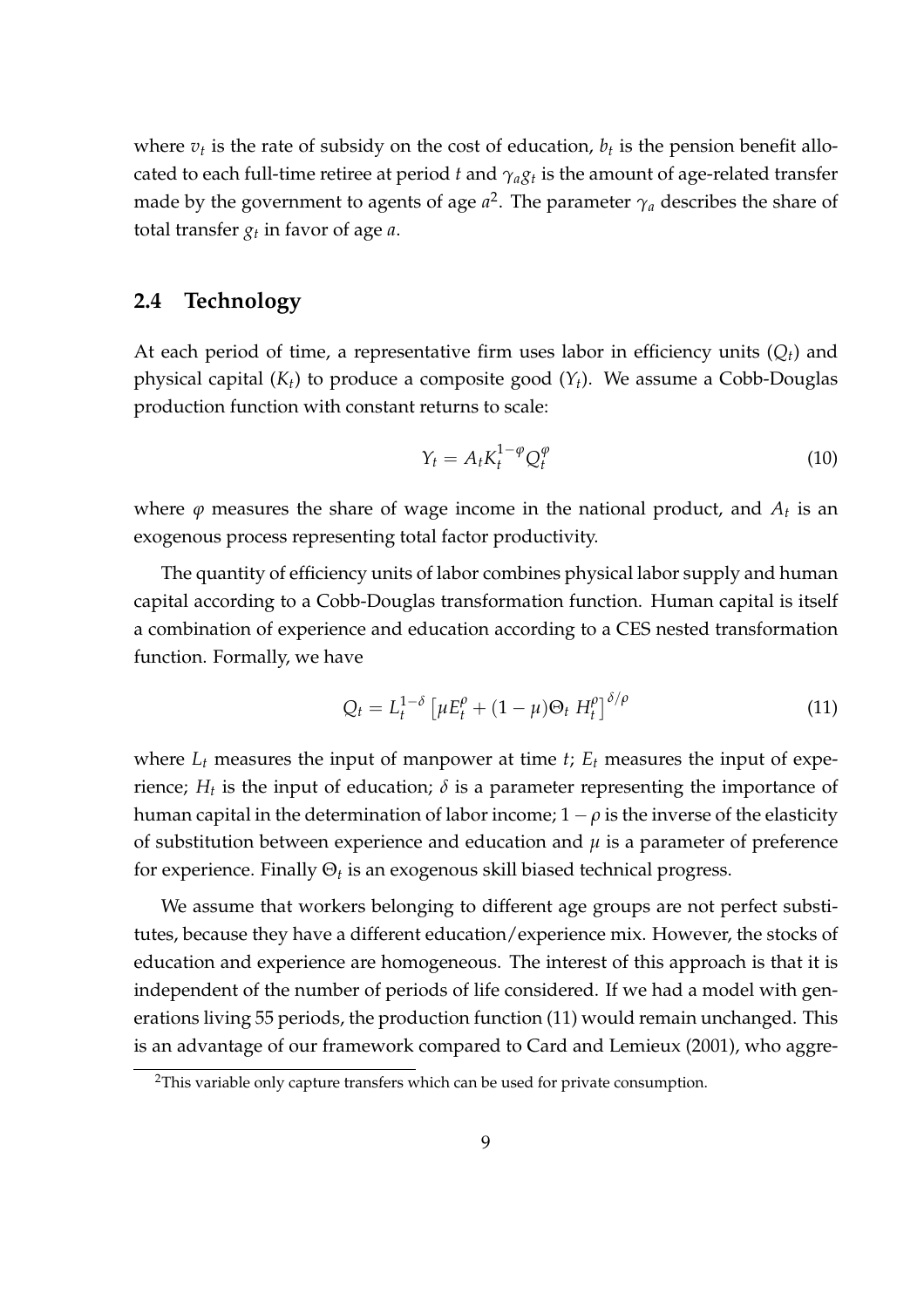gate different age-groups specific human capital within a CES production function. In their approach, the number of embedded CES functions depends on how many groups they are.

The representative firm behaves competitively on the factor markets and maximizes profits:

$$
Y_t - (r_t + d)K_t - w_t^L L_t - w_t^H H_t - w_t^E E_t \tag{12}
$$

where *d* is the depreciation rate of physical capital.

#### 2.5 The public sector

The government issues bonds and levies taxes on labor earnings  $(\tau_t^w)$ , consumption expenditures ( $\tau_t^c$ ) and capital income ( $\tau_t^k$ ) to finance public transfers and general public consumption. Five types of spending are distinguished: education subsidies, social security benefits, other transfers (health care, family allowance, social benefits), non age-specific general consumption expenditure and interest payments on public debt. The government budget constraint may be written as

$$
\tau_t^w(w_t^L L_t + w_t^E E_t + w_t^H H_t) + \tau_t^c C_t + \tau_t^k r_t K_t + D_{t+1} - (1 + r_t) D_t
$$
\n
$$
= N_{0,t} v_t q_t u_t w_t^L (1 - \tau_t^w) + \sum_a N_{a,t} \gamma_a g_t + \vartheta_t Y_t + (N_{4,t} \alpha_t + \sum_{a=5}^7 N_{a,t}) b_t \tag{13}
$$

where  $D_t$  denotes the public debt at the beginning of period  $t$ ;  $\vartheta_t$  is the share of nontransfer public consumption in GDP and  $\gamma_{a}g_{t}$  is the amount of transfer per capita allocated to individuals of age a.

Several scenarios can be considered to balance this budget constraint. The budget can be balanced through tax adjustments, expenditure adjustments or changes in the public debt. We assume in the sequel that the path of debt is given and the tax rate  $\tau^w_t$ adjusts to balance the budget.

#### 2.6 Equilibrium

At each date, the composite good is taken as numeraire. The spot price is thus normalized to one:  $p_t = 1$ . We denote by  $r_{t+1}$  the interest rate between dates t and  $t + 1$ , the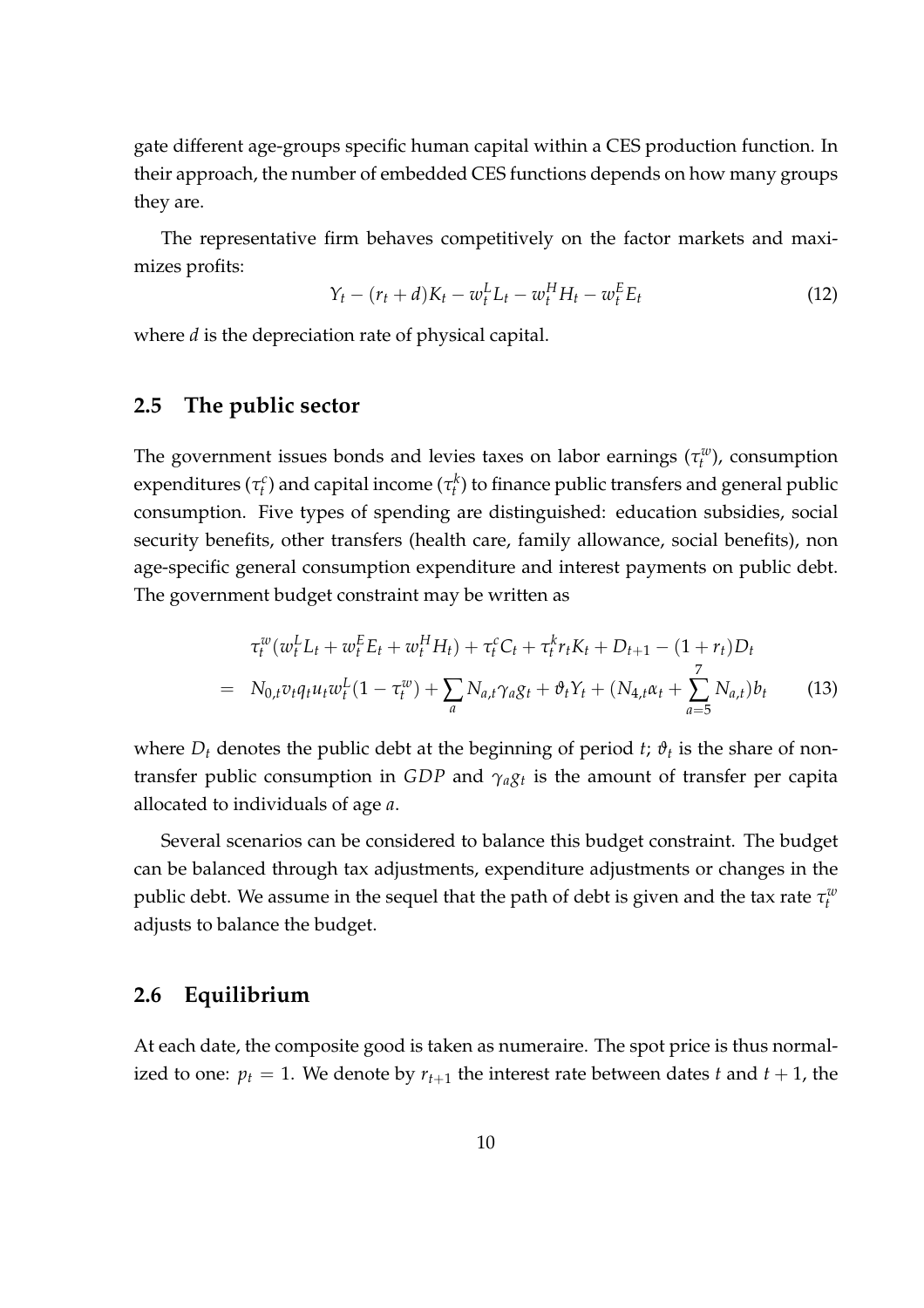appropriate discount factor applied to age- $a$  income and spending is given by

$$
R_{a,t+a} \equiv \prod_{s=t+1}^{t+a} (1 + r_s(1 - \tau_s^k))^{-1}
$$

where, by convention,  $R_{0,t} = 1$ . Spot gross wages at time  $t + a$  are denoted by  $w_{t+a}^L$ ,  $w_{t+a}^H$  and  $w_{t+a}^E.$  They corresponds to the marginal productivities of labor components, as shown below.

Since there is perfect competition on the insurance market, the contingent prices are related to the spot prices through a set of no arbitrage conditions. The equilibrium (discounted) contingent prices of the consumption good at time  $t$  are given by:

$$
p_{a,t+a} = R_{a,t+a} \beta_{a,t+a} p_{t+a} = R_{a,t+a} \beta_{a,t+a}
$$
\n
$$
(14)
$$

Equilibrium (discounted) contingent net wages are:

$$
\omega_{a,t+a}^{L} = R_{a,t+a} \beta_{a,t+a} w_{t+a}^{L} (1 - \tau_{t+a}^{w}) \n\omega_{a,t+a}^{E} = R_{a,t+a} \beta_{a,t+a} w_{t+a}^{E} (1 - \tau_{t+a}^{w}) \n\omega_{a,t+a}^{H} = R_{a,t+a} \beta_{a,t+a} w_{t+a}^{H} (1 - \tau_{t+a}^{w})
$$
\n(15)

where  $\tau_{t+a}^w$  denotes the rate of tax on labor income at time t. The originality of the model is that labor income consists of three components: manpower, experience and education. Equivalently, individual gross wages are the sum of these three elements so that a tax on labor income  $\tau_t^w$  affects similarly all wage components.

The equilibrium condition on the goods market writes as follows:

$$
Y_t + K_t^* = \underbrace{\sum_{a=0}^7 N_{a,t}c_{a,t}}_{C_t} + \underbrace{K_{t+1} - (1 - d)K_t}_{I_t} + \underbrace{\vartheta_t Y_t}_{G_t}
$$
(16)

where  $K_t^*$  represents the asset holdings brought into the country by migrants. It is given by:

$$
K_t^{\star} \equiv (1 + r_t) \sum_{a=1}^{8} s_{a-1,t-1} (N_{a-1,t-1} - N_{0,t-a} \beta_{a-1,t-1})
$$

where the terms between brackets is the flow of migrants between date  $t$  and date  $t - 1$ .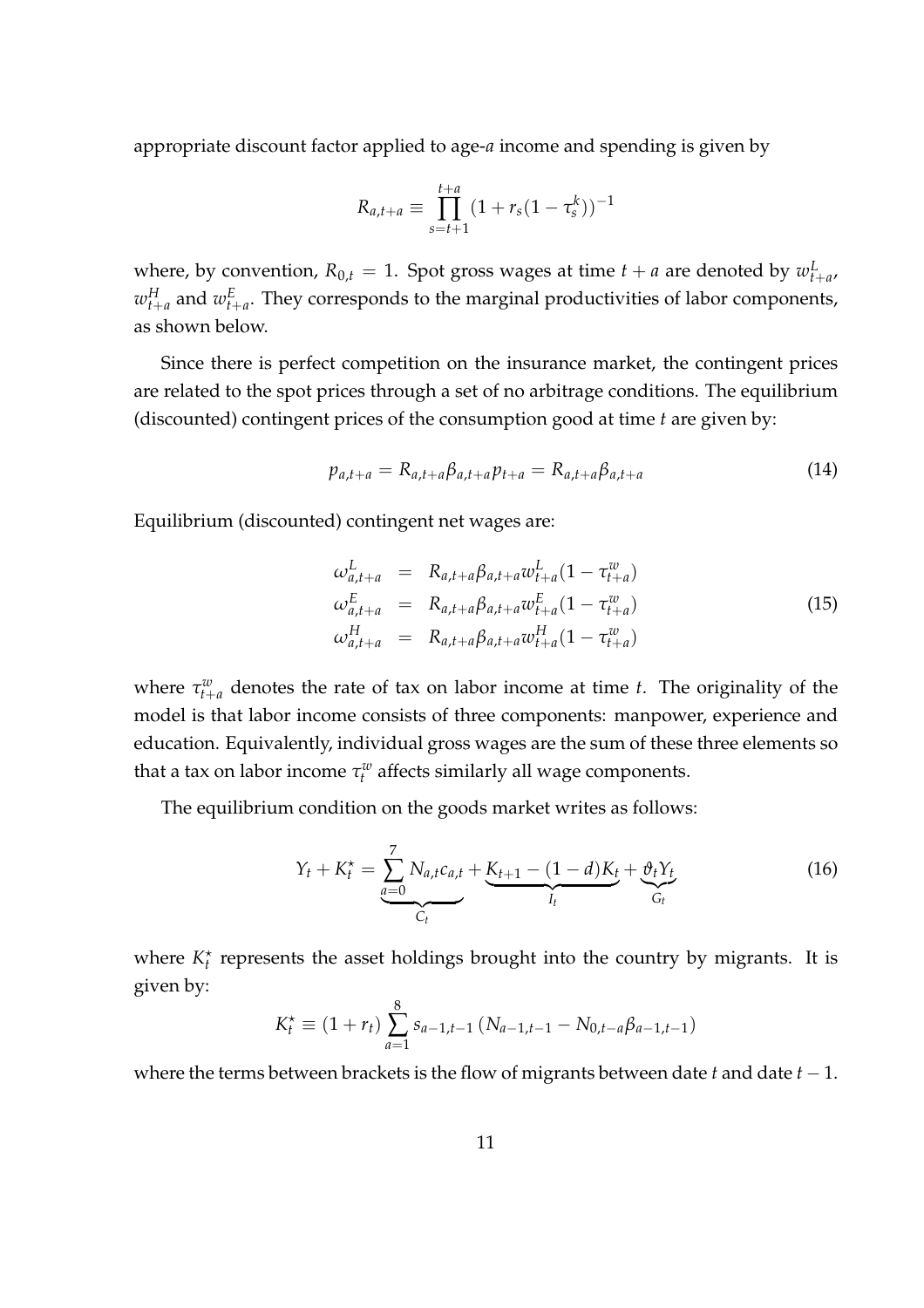To avoid modelling the specific behavior for migrants over their life, we consider that they enter the country with an asset level  $s_{a,t-1}$  given by (3)-(4), i.e. equivalent to that of the natives of the same age.

The labor market equilibrium equalizes the demand for labor from firms  $L_t$ ,  $E_t$  and  $H_t$  to the sum of the individual supplies:

$$
L_t = \sum_{a=0}^{7} N_{a,t} \ell_{a,t}, \qquad E_t = \sum_{a=0}^{7} N_{a,t} \ell_{a,t} e_{a,t}, \qquad H_t = \sum_{a=0}^{7} N_{a,t} \ell_{a,t} h_{a,t} \qquad (17)
$$

Definition 1 (Competitive equilibrium) Given a demographic structure summarized by  ${N_{a,t}}_{a=0..7,t>0}$ , an initial distribution of education  ${u_{-i}}_{i=1..4}$  and wealth  ${s_{i-1,-1}}_{i=1..7}$ , a competitive equilibrium is

- a vector of individual variables  $\{c_{a,t}, u_t, \ell_{a,t}, e_{a,t}, h_{a,t}\}_{a=0..7,t=a..+\infty}$  such that utility (1) is maximized subject to the constraints  $(2)$ ,  $(6)$ ,  $(7)$ ,  $(8)$ , and  $(9)$ ;
- a vector of individual variables  $\{c_{a,0}, \ell_{a_0}, e_{a,0}, h_{a,0}\}_{a=1..7,t=0..7-a}$  such that utility (1) of the first old generations is maximized subject to the constraints (5), (6), (7), (8), and (9);
- a vector of firms' variables  $\{K_t, L_t, E_t, H_t\}_{t\geq 0}$  such that profits (12) are maximized subject to technology (10)-(11);
- a vector of taxes  $\tau_t^w$  balancing the budget of the government (13);
- a vector of contingent prices  $\{p_{a,t+a}, \omega_{a,t+a}^L, \omega_{a,t+a}^E, \omega_{a,t+a}^H\}_{a=0..7,t\geq 0}$  such that the no arbitrage conditions (14)-(15) hold;
- $\bullet$  a vector of interest factor and gross wages  $\{r_t,w^L_t,w^E_t,w^H_t\}_{a=0..7,t\geq 0}$  such that the goods and labor markets are in equilibrium ,i.e. (16)-(17) hold, and

$$
K_0 = \sum_{a=1}^{8} N_{a,0} s_{a-1,-1} - D_0
$$

for the first period.

### 2.7 Optimality conditions

Since there is no disutility of labor, the problem of households is separable.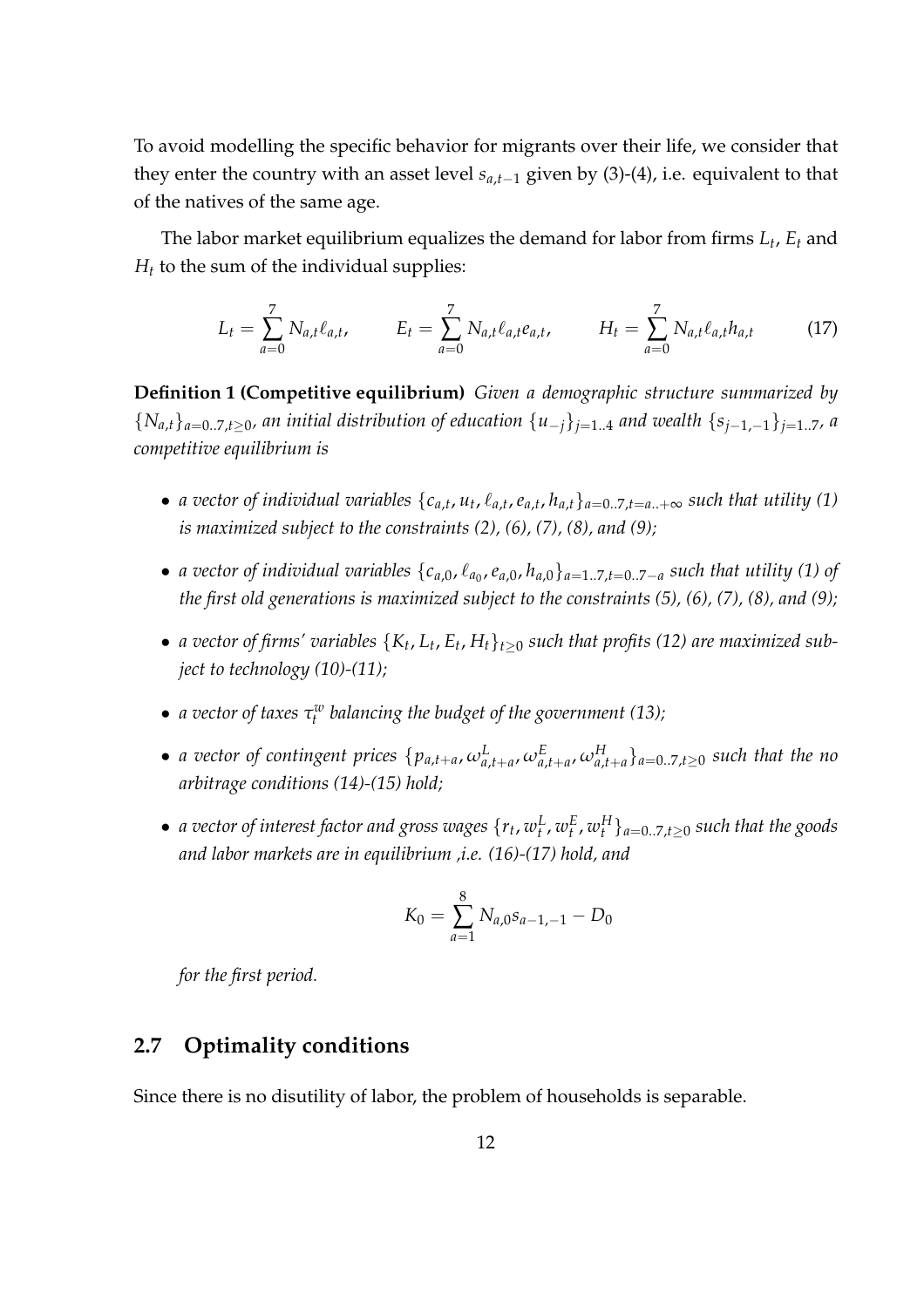- Individuals first maximize the expected value of income right hand side of (2) with respect to educational investment  $u_t$ .
- Then, in a second step, they maximize the expected utility function and select the optimal contingent plan subject to the budget constraint in which the education investment is set to its optimal value.

The optimal education investment is given by

$$
u_t^* = \left(\frac{\epsilon \psi \sum_{a=1}^4 \left[\omega_{a,t+a}^H \theta_h^a q_{t+a} \ell_{a,t+a}\right]}{(1 - v_t)q_t \left[\omega_{0,t}^L + \omega_{0,t}^H\right] + \sum_{a=1}^4 \left[\omega_{a,t+a}^E \theta_e^a q_{t+a} \ell_{a,t+a}\right]}\right)^{\frac{1}{1 - \psi}}
$$
(18)

Obviously, the optimal education investment balances the marginal gain of education at the numerator (future path of net return on education) and the marginal cost of education at the denominator; the marginal costs includes both the foregone wage when young and foregone net return on experience.

Maximizing utility with respect to the levels of consumption determines the law of motion of contingent consumption expenditures over the lifetime:

$$
c_{a+1,t+a+1} = \frac{(1+r_{t+1})(1+\tau_t^c)}{(1+\tau_{t+1}^c)} \quad c_{a,t+a} \quad \forall a = 0,...,6
$$
 (19)

Substituting (18) and (19) into the budget constraint (2) gives the optimal level of consumption in the first period of life. The aggregated consumption at period  $t$  then amounts to  $C_t = \sum_a N_{a,t} c_{a,t}$ .

The profit maximization by firms requires the equality of the marginal productivity of each factor to its rate of return. They may be written as

$$
r_t = (1 - \varphi)A_t Y_t / K_t - d \tag{20}
$$

$$
w_t^L = \varphi(1-\delta)A_t Y_t/L_t \tag{21}
$$

$$
w_t^E = \varphi \delta \mu A_t K_t^{1-\varphi} Q_t^{\varphi-1} L_t^{1-\delta} E_t^{\varphi-1} \left[ \mu E_t^{\varphi} + (1-\mu) \Theta_t H_t^{\varphi} \right]^{\delta/\varphi-1}
$$
(22)

$$
w_t^H = \varphi \delta (1 - \mu) \Theta_t A_t K_t^{1 - \varphi} Q_t^{\varphi - 1} L_t^{1 - \delta} H_t^{\rho - 1} \left[ \mu E_t^{\rho} + (1 - \mu) \Theta_t H_t^{\rho} \right]^{\delta / \rho - 1} \tag{23}
$$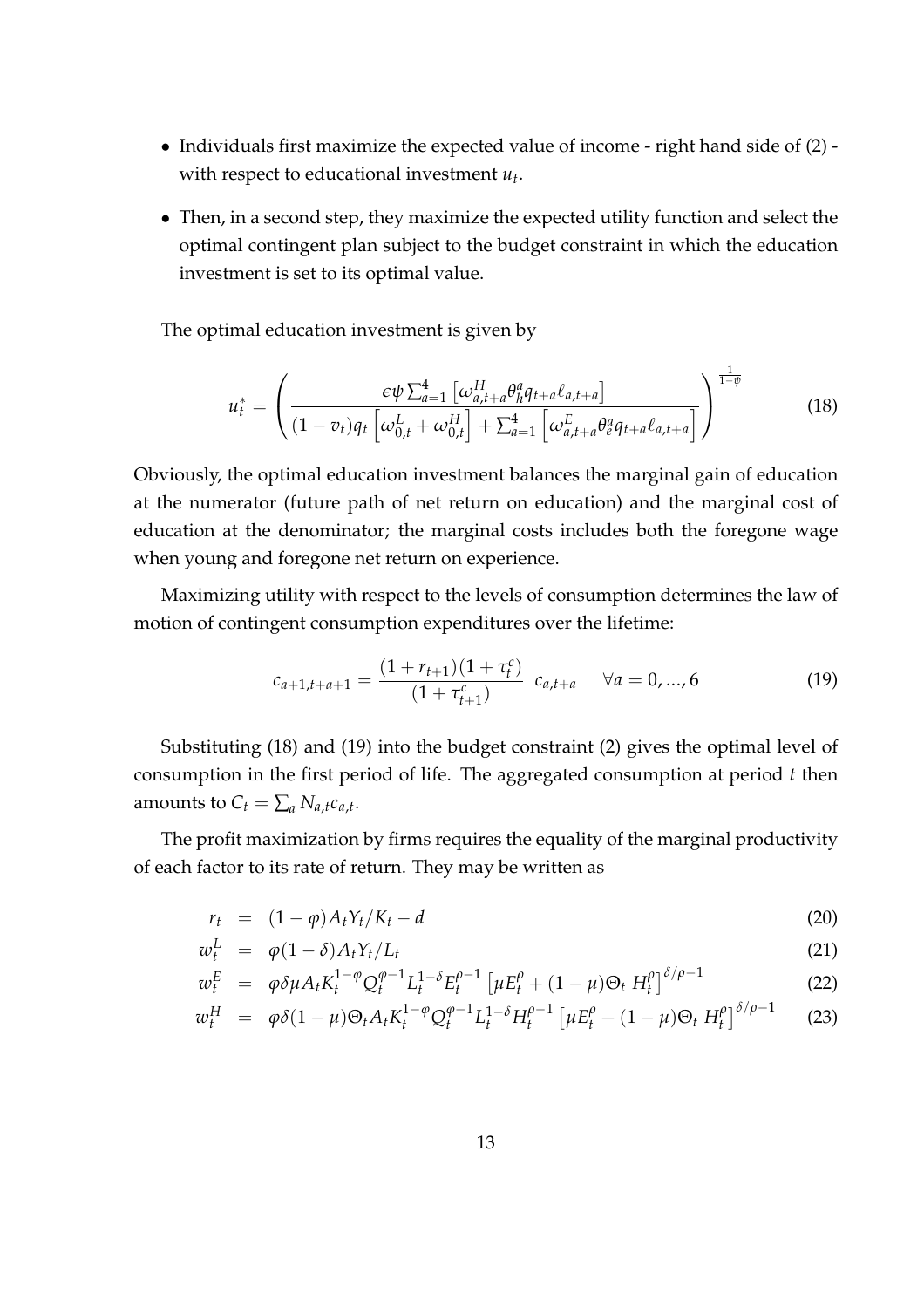Clearly, the supply of experience and the supply of education influence the ratio of the rates of return for these two factors:

$$
\frac{w_t^H}{w_t^E} = \frac{1-\mu}{\mu} \left[ \frac{H_t}{E_t} \right]^{\rho-1} \Theta_t.
$$

If  $\rho$  is lower than one, and increase in the stock of experience stimulates the rate of return on education. Any technical change  $\Theta_t$  will also affect the ratio.

Given the hypothesis of constant returns to scale, national product is equal to the sum of capital income and labor income:

$$
Y_t = (r_t + d)K_t + (w_t^L L_t + w_t^E E_t + w_t^H H_t)
$$

### 3 Calibration

Two model economies are calibrated (one for France and one for the US) in order to reproduce some characteristics of these countries. Calibration implies using data for observed exogenous variables, fixing some constant parameters, and chosing paths for the unobserved exogenous variables in order to match a series of characteristics. Calibration is not focused on reproducing characteristics of a given steady state, where all the interesting information on population history, experience stocks and skills per age group would be lost. Instead, the equilibrium is computed as a transition from one steady state in 1900 to one another in 2250. By starting in 1900, the stocks of education and experience around 1960 reflect the correct history of the population. We focus our attention on the year 2000 (i.e. the period 1995-2004) to target some characteristics of the data.

#### 3.1 Observed exogenous variables

Demography. Past and future population shares per age are taken from official demographic institutes. For France, we use observations and forecasts from INED (2001) and INSEE (1995). For the US, data and forecasts are taken from the Population Division of the US Census Bureau. As for demographic projections, we use the central scenario for both countries. For France and US, the population aged 95 and more is not taken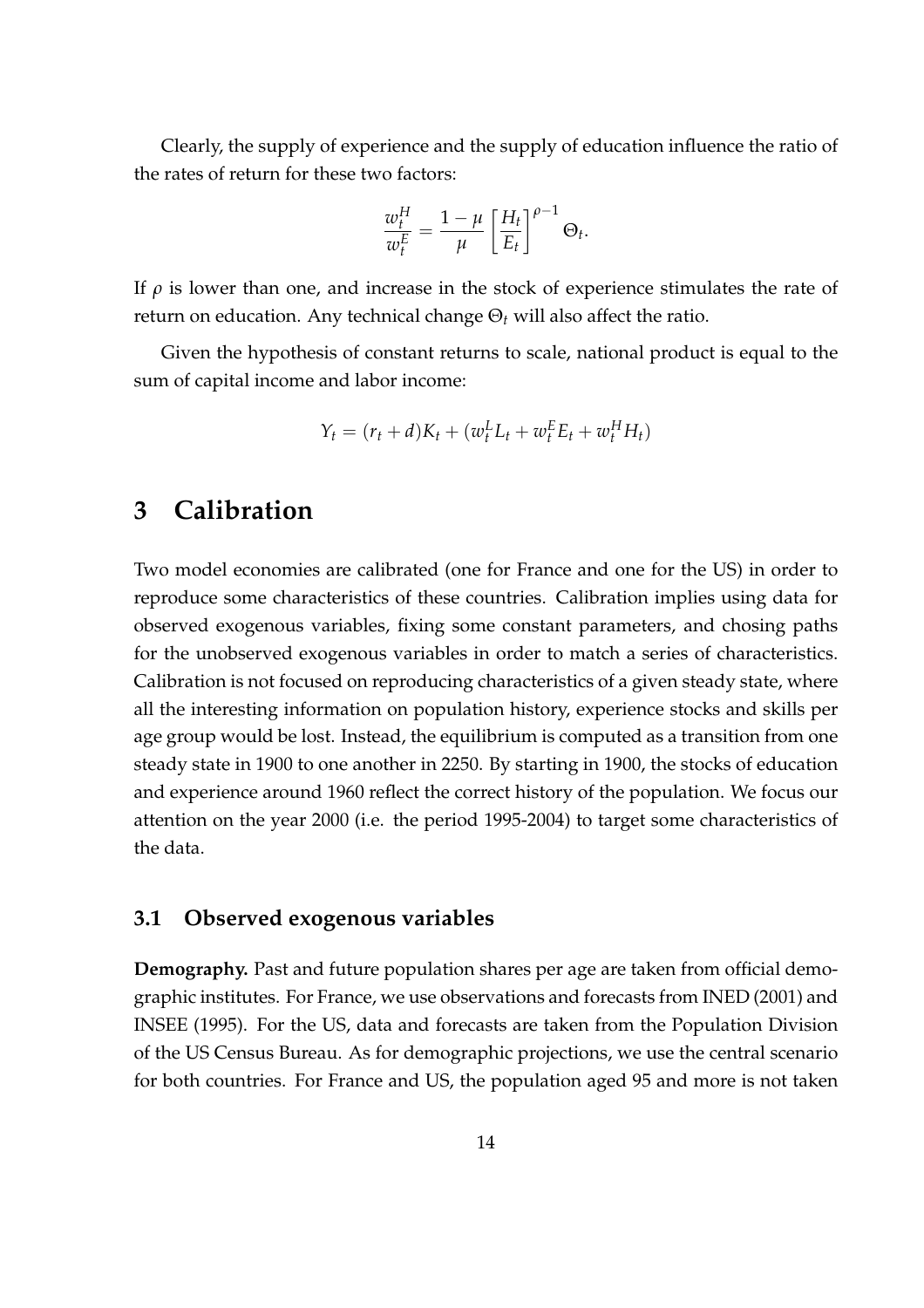into account. The data are presented in appendix A.

Education and participation rates. Appendix B presents the data on education and participation rates. The time invested in education is computed using school attendance measures and educational attainment. The old age participation rate  $\alpha$  is computed using the effective retirement age data. Overall participation rates  $q_t$  are normalized to 1 in 2000 and computed from Wasmer (2001a).

Public finance. In our model, we have three proportional taxes: the labor income tax, the capital income tax and indirect taxes. We also distinguish two types of government spending (net of debt charges): non age-specific public consumption and age-specific transfers taken from generational accounting studies. Social security benefits and other individual transfers evolve exogenously. The path of public debt is given exogenously, and the labor income tax adjust to balance the budget. Appendix C describes the data sources for these variables.

#### 3.2 Parameters

A set of parameters is set a priori, the same for both countries. By doing so, we minimize the amount of assumed differences between France and the US. The labor share in output,  $\varphi$ , is set to 0.7, (this value is commonly used in calibrated model of the US economy. In France, the labor share equals 0.693 in 1995, according to INSEE.) The depreciation rate of capital  $d$  equals 0.4. This value implies an annual depreciation rate of 5%. The depreciation rate of experience will follow the median hypothesis of Wasmer (2001b), i.e. an annual rate of 3%, independent of age. This yields  $\theta_e^1 = 0.737$ ,  $\theta_e^2=(\theta_e^1)^2$  etc ... The parameter  $\mu$  in the production function is a scale parameter of no importance given the later choice of  $\Theta_t$ ; it is set to 0.5. Two parameters are important in shaping the wage profile per age: the share of raw labor in labor income  $(1 - \delta)$  is set to 0.4, and the scale parameter in the production function of human capital  $\epsilon$  is set to 1.2. They will both deliver an adequate wage profile (see below).

The two elasticity parameters are of special importance. The parameter  $\rho$  determines substitution between education and experience. It is set to -0.9 according to Wasmer's (2001a) estimates, implying a low substitutability  $(1/(1 - \rho) = 0.52)$  between the two components of human capital. The parameter  $\psi$  is the elasticity of education capital to investment in education. It should be calibrated using the estimated elasticity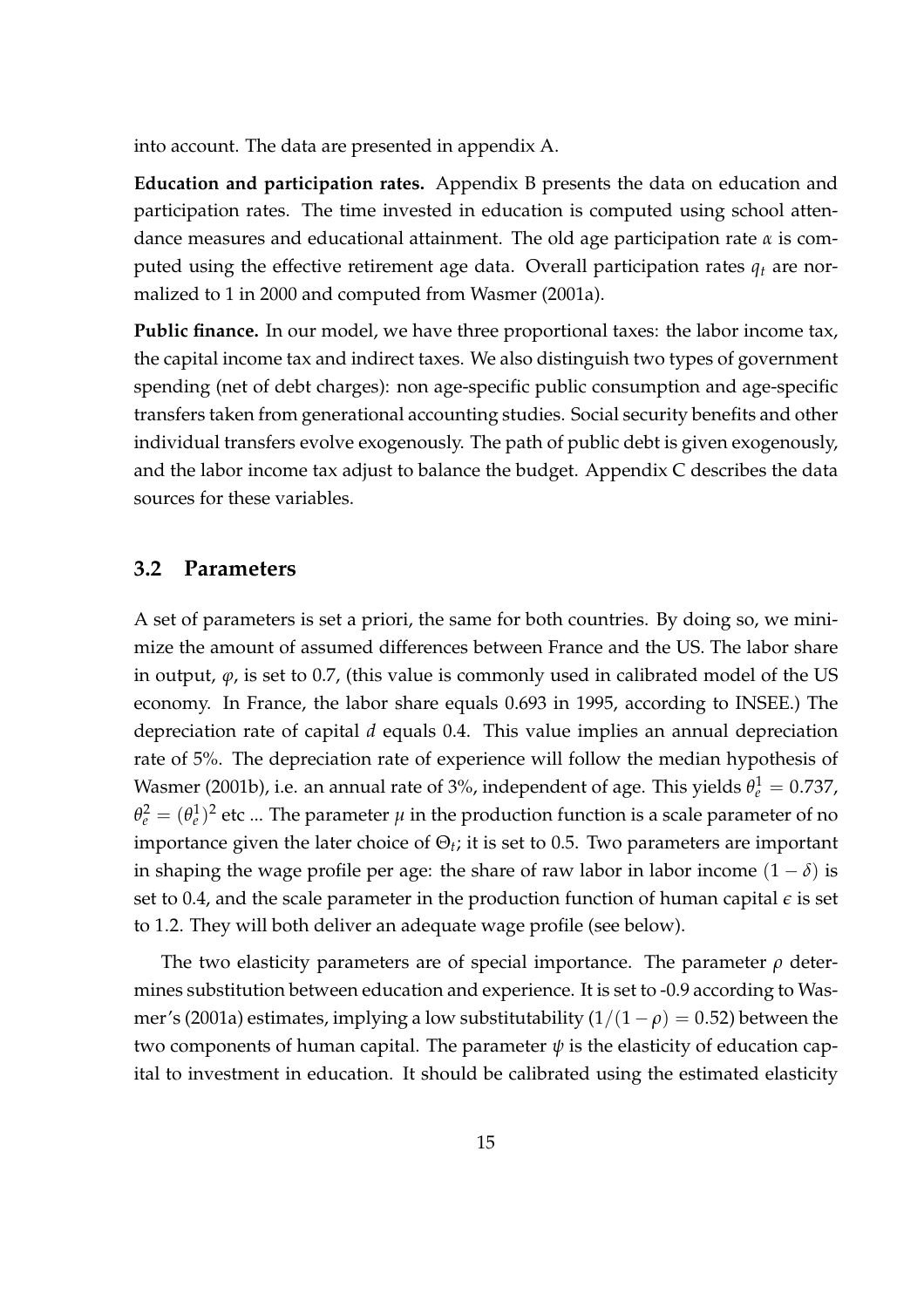of future earnings with respect to additional schooling (see e.g. Psacharopoulos (1994) for a survey of these elasticities); we take the value  $\psi = 0.6$  which is in accordance with a return to an additional year of schooling of 11.5%, assuming that this additional year of schooling raises education expenditure by 20%.

#### 3.3 Identification of unobserved exogenous variables

Explaining skill premium and educational investment requires identifying exogenous variables for which time series data are not available. Our methodology follows two steps. We first define a baseline scenario where we use the model to identify the unobserved exogenous variables. In this step, the skill premium and educational investment will be matched exactly by the model. In the second step, we compute the hypothetical path of the skill premium and education investment by keeping constant different exogenous variables; by doing so we evaluate the relative contribution of each exogenous process on the endogenous outcomes.

There are five unobserved exogenous variables: total factor productivity,  $A_t$ , the rate of subsidy on education expenditures,  $v_t$ , the skill-biased technical progress,  $\Theta_t$ , the level of pension benefit,  $b_t$ , and the scale of the age-specific transfer profile,  $g_t$ . These five exogenous processes are chosen so as to match available time series data for five endogenous variables which are closely related to the unknowns: the GDP growth rate, the share of social security and other transfers in GDP, the education investment of young cohorts and the return on education. The return on education is based on the data provided in the introduction. For the skill premium prior to 1960, we consider it constant at its 1960 value.<sup>3</sup>

Basically, our identification process implies swapping five exogenous variables for five endogenous variables and solving the identification step with the algorithm proposed by Laffargue (1990) and Boucekkine (1995). $4$  The identification of the education policy captures changes in the characteristics of the education system. The skill-biased technical progress captures changes in the productivity of skills, affecting the demandside of the labor market. The technical change is allowed to differ across countries.

<sup>&</sup>lt;sup>3</sup>An alternative is to use Goldin and Katz (1999) who provide data since 1920; unfortunately, such estimates are not available for France.

<sup>&</sup>lt;sup>4</sup>Our identification process resembles Sims (1990) backsolving method for stochastic general equilibrium models. We use a similar idea of treating exogenous processes as endogenous, not to solve a model, but as a calibration device in a deterministic framework.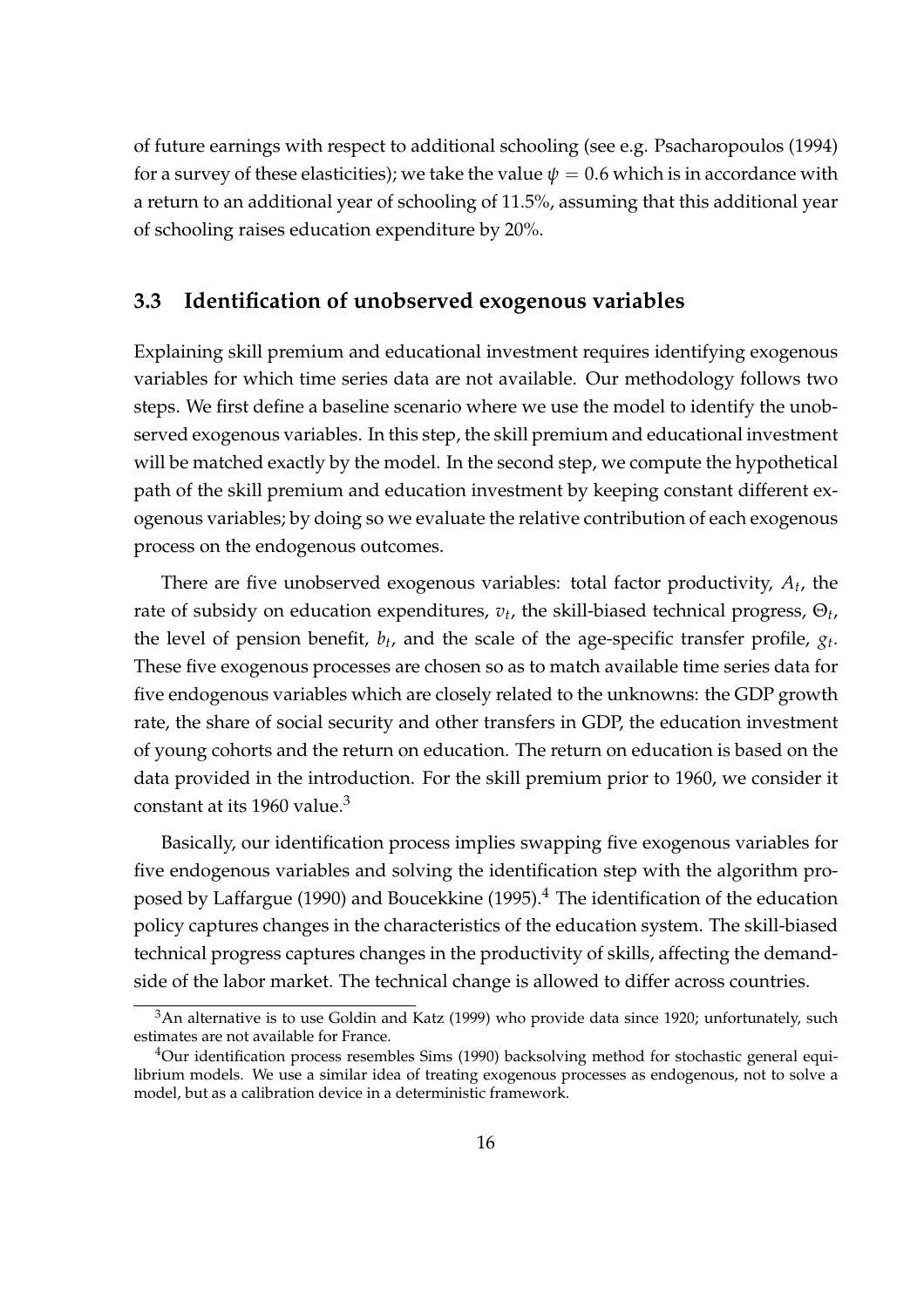Our backsolving identification procedure allows to calibrate the model "dynamically". This is much better and rigorous than calibrating on a hypothetical steady state (in 1900 or in 2250) and re-scaling exogenous variables to obtain reasonable outcomes at a given date, as it is usually done in Auerbach and Kotlikoff (1987) tradition.

To match labor market trends over the period 1960-2000, we need to specify agents' expectations about the future. The expectations over the period 2010-2080 are indeed important to determine the optimal behavior over the period 1960-2000. We now describe our main assumptions:

- the shares of public pensions and other transfers in GDP are kept constant (this usually requires individual benefits to grow at a lower pace than labor productivity). This assumption is in line with the US projections of the Congressional Budgetary Office;
- the public debt GDP ratio is constant after 2000;
- between 2000 and 2030, retirement age will gradually increase from age 58.7 to 60 in France, reflecting current policy changes. In the US, retirement age is kept constant at age 62.5;
- the US educational attainment (among the population aged 25 and more) matches US official projections. The educational attainment projections are reported in Cheeseman Day and Bauman (2000). They are based on separate educational attainment rates by race, ethnic groups, gender, age and nativity status. We opt for the "high" projection scenario in which the proportion of population aged 30 to 35 and graduating from high school and more grows from 89.6% in 2003 to 94.8% in 2028 (from 59.2% to 70.2% for College and from 28.7% to 32.2% for Bachelor's). Compiling these numbers to obtain the average time devoted to education between age 15 and 24, it appears that the time invested in schooling increases from 59.1% in 1990 to 67.0% in 2030. We consider that French educational attainment of future young cohorts will converge toward the US level between 1990 and 2035; it implies that time invested in education will grow from 51.0% in 1990 to 67.0% between 1990 and 2030.
- in both countries, the growth rate of GDP linearly converges within two decades toward a long-run level of 20% per decade.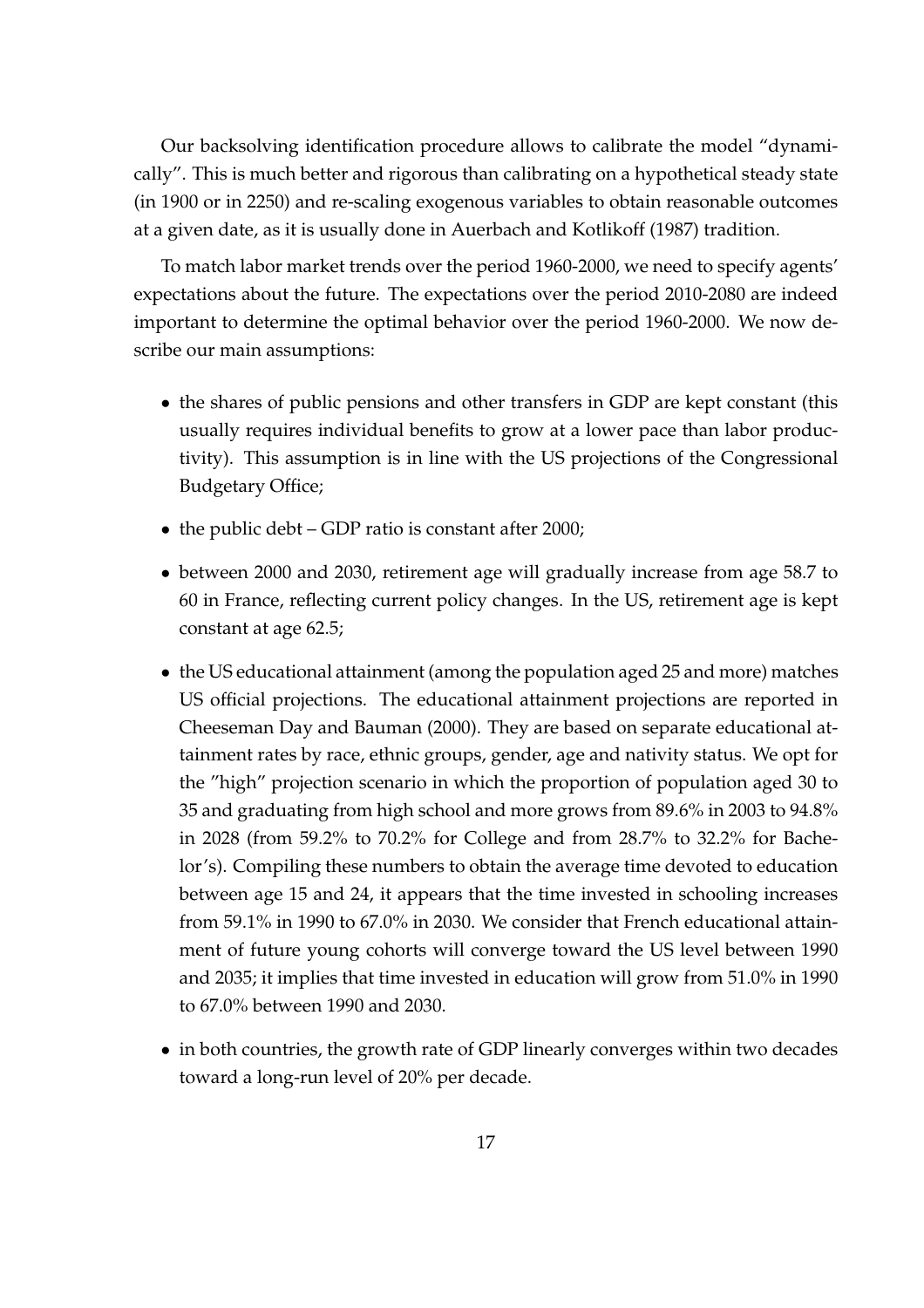• in both countries, the skill premium is kept at its last observed value; as this conjecture is not based on any available information, section 5 will provide a sensitivity analysis to this assumption.

#### 3.4 Identified shocks

Before doing the counterfactual experiments, let us briefly examine the result of our identification process. Figure 3 depicts the implicit education subsidies  $v_t$  between 1950 and 2050 and the identified skill-biased technical progress,  $\Theta_t$ .

Education policies are very different. Between 1960 and 1980, the French educational policy was highly expansionary while in the US, it became strongly discouraging in the early seventies and the eighties. There are several stylized facts explaining this difference. In France, student strikes of May 1968 initiated a deep debate on the role of educational policies. In the eighties, the Government announced its objective of an 80% pass rate for the baccalauréat. Various specific policies have been intended to decrease the cost of education. In the US, OECD indicators show that the share of public spending on total education expenditure fell over time. It decreased from 88% in 1988 to 75% in 1995 (47% only for higher education programs). It should be noted that France's corresponding percentages were 88% in 1988 (as in the US) and 92% in 1995. After 2000, expected educational policies became rather stable.

This difference in education policies is corroborated by considering the ratio of the price index of education goods (Tuition, other school fees, etc.) to the overall price index. Figure 4 plots these "relative prices" of education for both countries. For the US (right panel), the ratio of the two price indexes show that the cost of education in terms of the aggregate consumption good doubled between 1978 and 2002, reflecting sharp increases in tuition fees. For France, there is no decline, but the rise in the cost of education is much smaller.

Looking deeper into the US cost structure of education (from the Department of Education), we observe that nominal tuition and required fees have increased by a factor of 6.10 from 1976 to 2000 in private institutions, and by a factor of 5.42 in public institutions. The cost of dormitory rooms has increased by a factor of 5.19 in private schools (4.41 in public schools). The cost of boarding has increased by a factor of 3.78 in private schools (3.37 in public schools). Over the same period the overall price index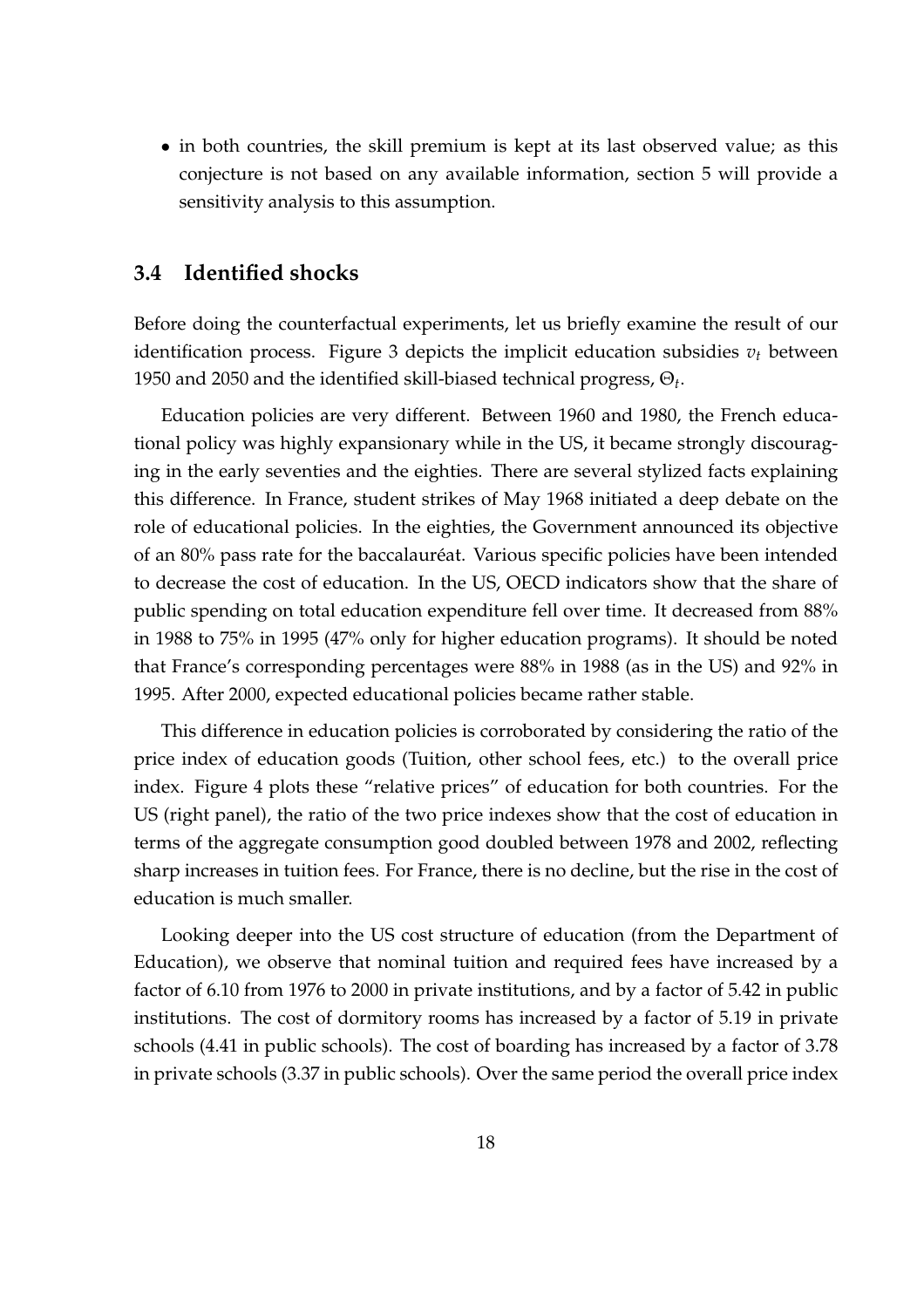

Figure 3: Identified implicit education subsidy  $v_t$  and biased technical change  $\Theta_t$ 

Figure 4: Relative price of education: France and the US



Note: 1985=1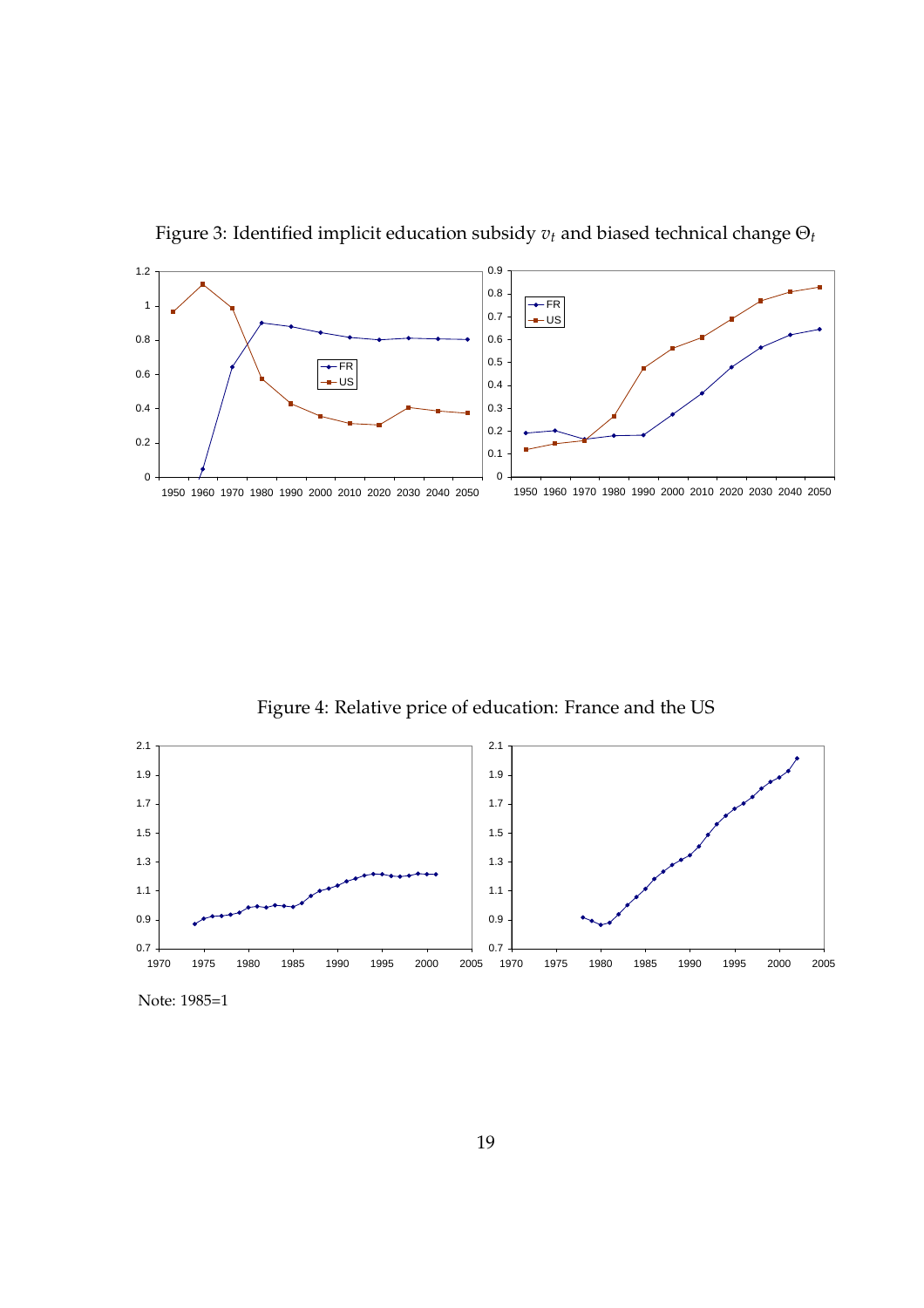increased by a factor 2.72.

Going back to Figure 3, we observe that, between 1970 and 2000, skill-biased technical change was strong in the US but not in France. In the literature, skill-biased technical change has been related to investment in information technology and/or to patterns of international trade. As far as information technologies are concerned, data presented in Kaufman, Luzio, and Dunaway (2001) display a pattern similar to our measured technical progress: the percentage of GDP allocated to investment in information technology rose in the US from 7.5% to 9% between 1992 and 1999, while it stayed constant in France, around 6%. Moreover, Card, Kramarz, and Lemieux (1999) report that the proportion of workers using a computer is somewhat higher in the US than in France (37.4% in US in 1989 and 34% in France in 1991). Machin and Reenen (1998) relate the skilled-biased technical change to R&D intensity. Their data show that the share of R&D in GDP increased both in France and the US, but stays 3% higher in the US over the period 1973-1989. Concerning international trade, Card, Kramarz, and Lemieux (1999) show that the US also experienced a larger increase in the Imports/GDP ratio from less developed countries between 1973 and 1993 (the higher are the imports from low-wage countries, the more the country is specialized in high skill activities).

After 2000, our model exhibits a convergence process between the countries even if, in the long-run, the skill bias keeps stronger in the  $US^5$  This result is consistent with the vast literature on the technical leadership of the US economy. Since 1870, Europe growth performances have been driven by delayed technological innovation simply accomplished by mimicking the US achievement. According to Gordon (2002), the current dominance of the US in information and communications technology (ICT) can be related to issues such as patent protection, securities regulation, the role of venture capital and the large funding policy of hi-tech companies.

Following our identification procedure, it takes between 20 and 30 years for France to adopt US knowledge. This is somewhat lower than the delay observed for the major past innovations. The transformation of Western Europe achieved by electricity and internal combustion began in the 1950s, almost 40 years after than in the United States. Similarly, the percentage of French households owning a car mimicked the equivalent US ratio roughly 40 years later.

<sup>&</sup>lt;sup>5</sup>For a model explaining why technological leadership may persist even at steady state, see Cozzi (2002).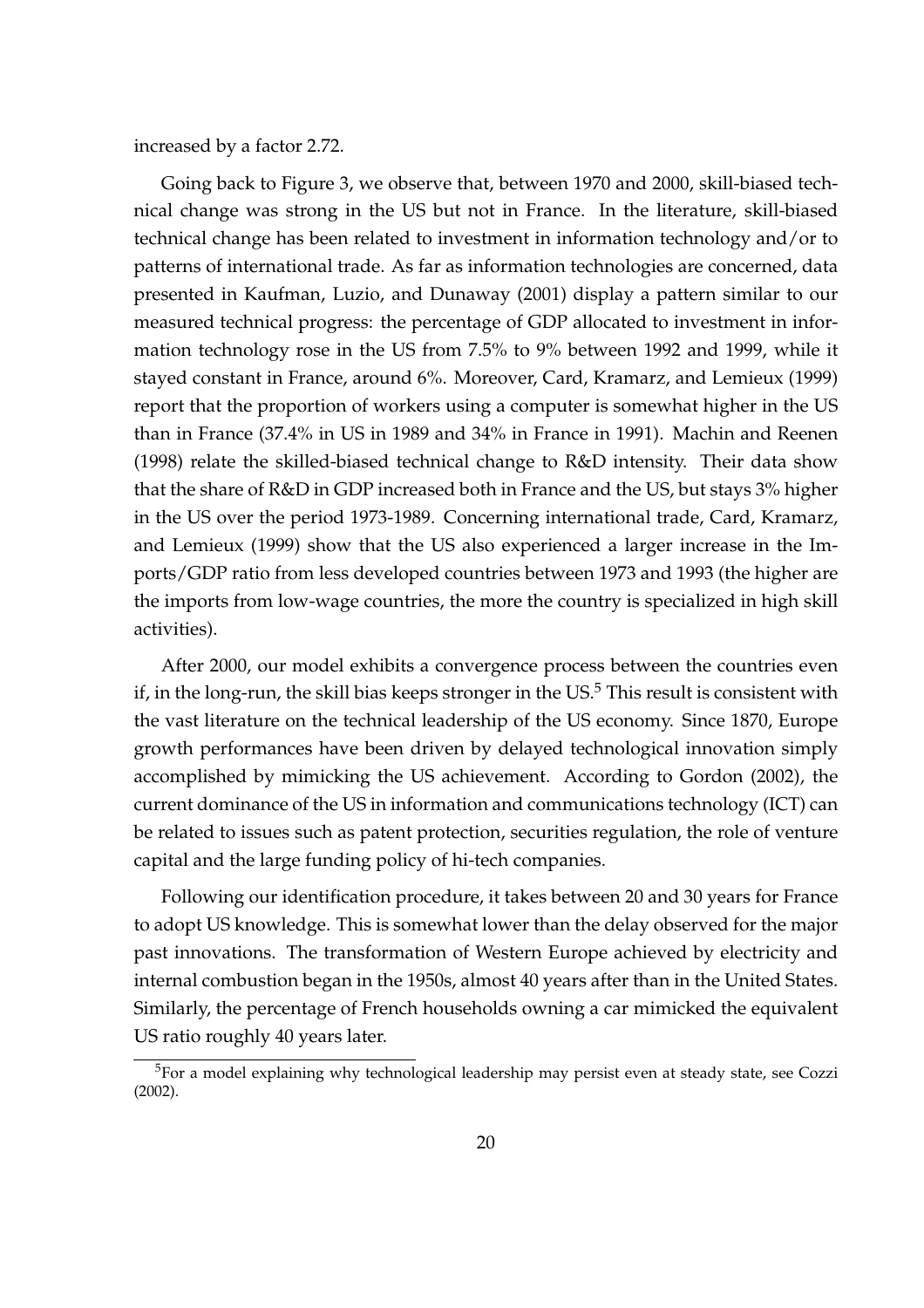How can we explain such a delay of 20-30 years? A host of studies have found evidence that the recent skill biased technical progress leads to organizational changes within firms (employees perform a wider range of tasks and have more responsibility). Caroli and Reenen (2001) provide evidence that organizational changes leading to increases in productivity can only be observed in workplaces with high levels of skills. On this basis, they find some support for a stronger skill biased technical change in Britain than in France. Similarly, the US leadership appearing on Figure 3 can be seen as resulting from a higher level of education of the US labor force in the 1970s and 1980s. As shown on figure 10 in the appendix, the educational attainment of young French cohorts in 1990 equals that of US young cohorts in 1970, i.e. 20 years later.

#### 3.5 Wage and assets profile per age

The quality of our model depends on its ability to match individual profiles per age. Let us focus on wage and wealth profiles. Figure 5 provides the wage profile per age for the year 2000, comparing for each country the model's outcome with data (INSEE for France and PSID for the US). The concave shape of the profile per age is fully determined by the accumulation and depreciation of experience; no need to assume an exogenous profile as in Auerbach and Kotlikoff (1987). This figure comforts us in the choice of  $\delta$ ,  $\epsilon$  and  $\theta_e$ .

It is usually argued that the standard life cycle model with selfish households does not provide a good description of wealth accumulation after retirement. Figure 6 reports asset profiles per age at time 2000, together with their empirical counterpart (IN-SEE for France and PSID for the US). It appears that our model matches the profile, except for the very old people (85-94). Hence, there is no need to suppose a pure time preference parameter on top of the mortality rate. The annuity market is also helpful to avoid poverty in the old age.

#### 3.6 The return to experience

The return to experience is an endogenous outcome of the model. Figure 7 gives the simulated return to 20 years of experience for France and the US. Combining equation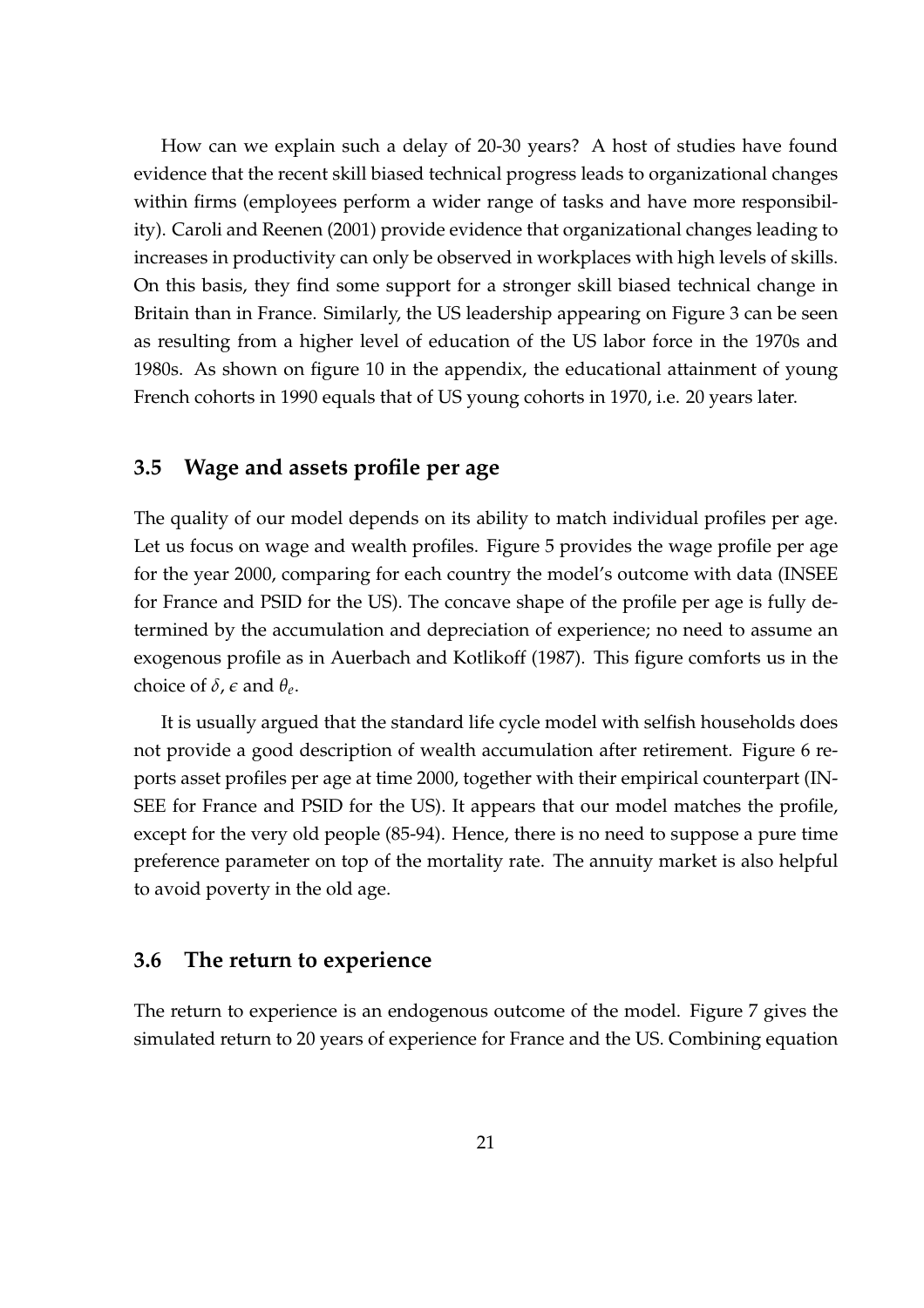

Figure 5: Wage profile over age

Note: Wages are measured in domestic currencies, current prices





Note: Assets are measured in domestic currencies, current prices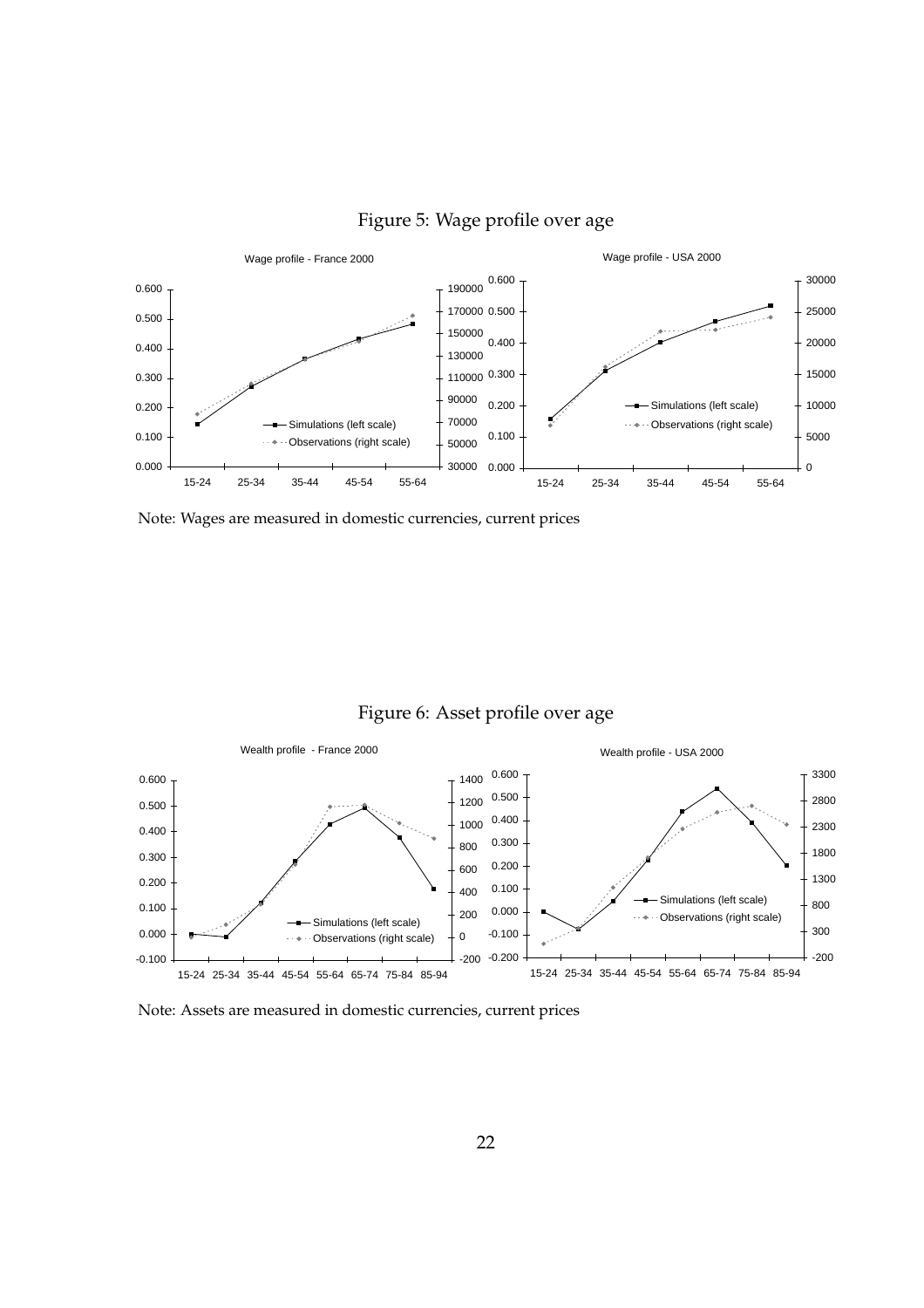Figure 7: Simulated return to experience (20 years)



(21) and (22) and using  $\rho = -.9$ , this return is determined by

$$
\frac{w_t^E}{w_t^L} = \frac{\delta \mu}{1 - \delta} \frac{L_t}{E_t} \frac{1}{\mu + (1 - \mu)\Theta_t \left(\frac{E_t}{H_t}\right)^{.9}}
$$

which is a decreasing function of  $E_t/L_t$  and  $\Theta_t$ .

Changes in both the population structure per age and technology are the driving forces affecting the experience premium. Between 1960 and 1980, the average experience of workers (as measured by  $E_t/L_t$ ) fell in both countries. As a result, the return to experience increased over that period, which is reflected in Figure 7. Our simulations correctly depict the fact that the experience premium increased more in France than in the US between 1960 and 1980. This difference between the two countries is mainly due to the stronger skill biased technical change in the US. Indeed, the average experience of workers decreases more in the US than in France. Without technical progress (as measured by  $\Theta_t$ ), the rise in the experience premium would have been stronger in the US. However, the US skill biased technical change did offset an important part of the rise in the experience premium.

Between 1980 and 2020, aging induces a sharp increase in the average experience of workers. This explains why the return to experience starts decreasing in 1980, an evolution which is compatible with Wasmer's numbers presented in Figure 2. For the next decades, our simulations provide a similar time path for both countries. The rise in the stock of experience is lower in France (+20%) than in the US (+30%) but the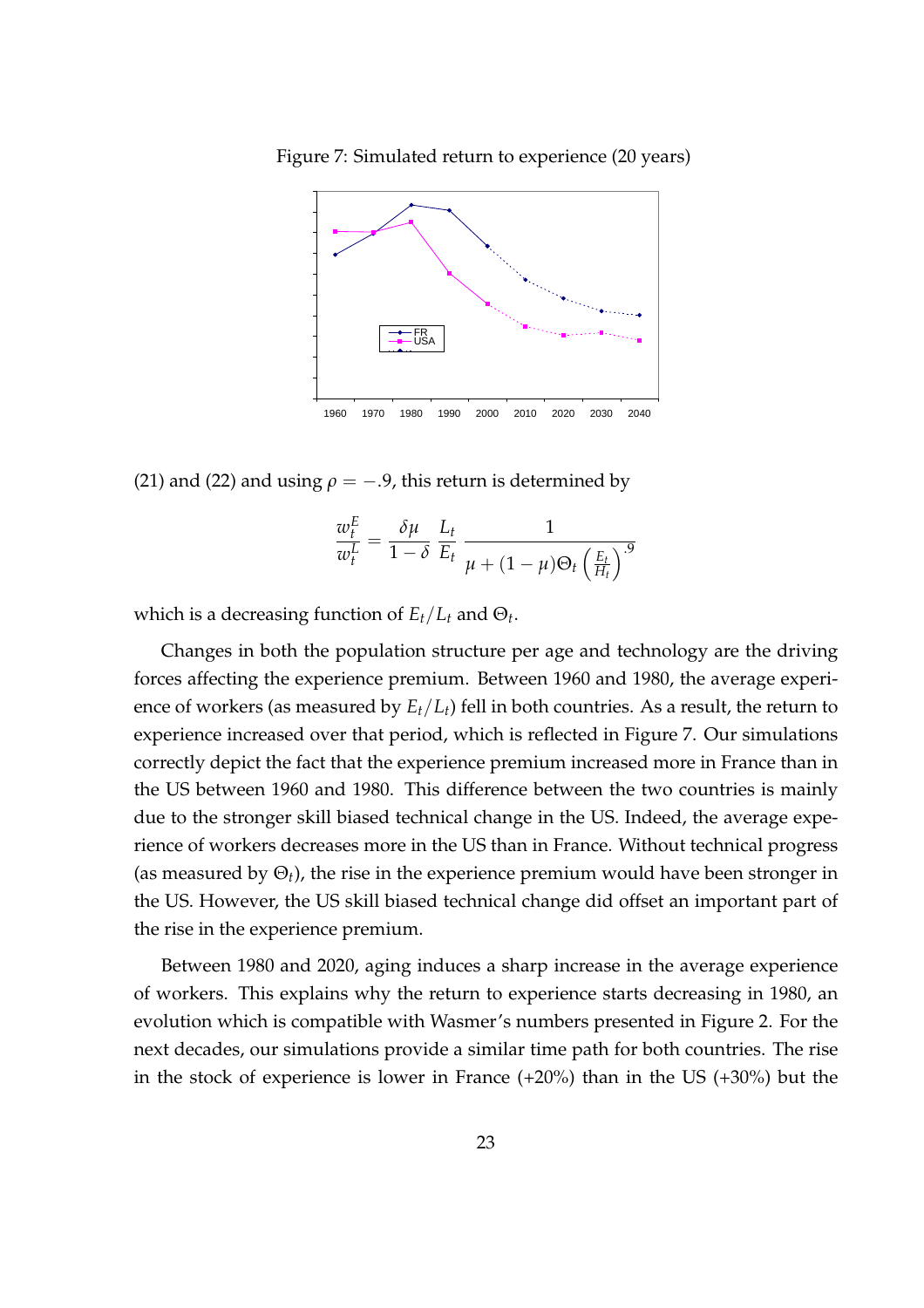French skill biased technical change produces its effects after 2000 and reinforces the impact on the experience premium.

### 4 Explaining skill premium and education paths

Our analysis will now rely on counterfactual experiments. We compute six hypothetical paths of skill premia and educational attainment, each path being obtained by keeping one exogenous variable at its level of 1960. The six exogenous variables we consider are: demographics (including mortality, fertility, and migration), skill-biased technical progress, overall participation rate, the effective retirement age, welfare programs, and education subsidies. Such experiment allows us to evaluate the marginal impact of each exogenous variable on endogenous variables. Table 1 provides the contribution of these exogenous variables to the rise in educational attainment for France and the US. Each number represents a cumulated impact on the time devoted to education between age 15 and 24  $(u_t)$ .

Educational attainment increases with life expectancy, skill-biased technical progress, education subsidies and participation rates. In both countries, the impact of the changes in the welfare state policy (taxes and transfers) and in demographics is rather low. The increasing participation rate of women on the labor market explains an important part of education decisions. This is also true for the decrease in effective retirement age, especially in France. The major difference between France and the US concerns the role of educational policies: between 1960 and 1970, the French educational policy became expansionary. The positive impact on education investment was especially strong in the seventies and the eighties; in the US, the discouraging education policy became important in the late seventies and the eighties.

Table 2 provides the contribution of each exogenous variable on the skill premium for France and the US. The skill premium measures the wage increase enjoyed by an individual investing 30% of his time in education compared to an individual with no education investment between age 15 and 24:

$$
\frac{w^H(\epsilon 0.3^{\psi})}{w^L}
$$

Since the eighties, demographic shocks have exerted a negative impact on the skill pre-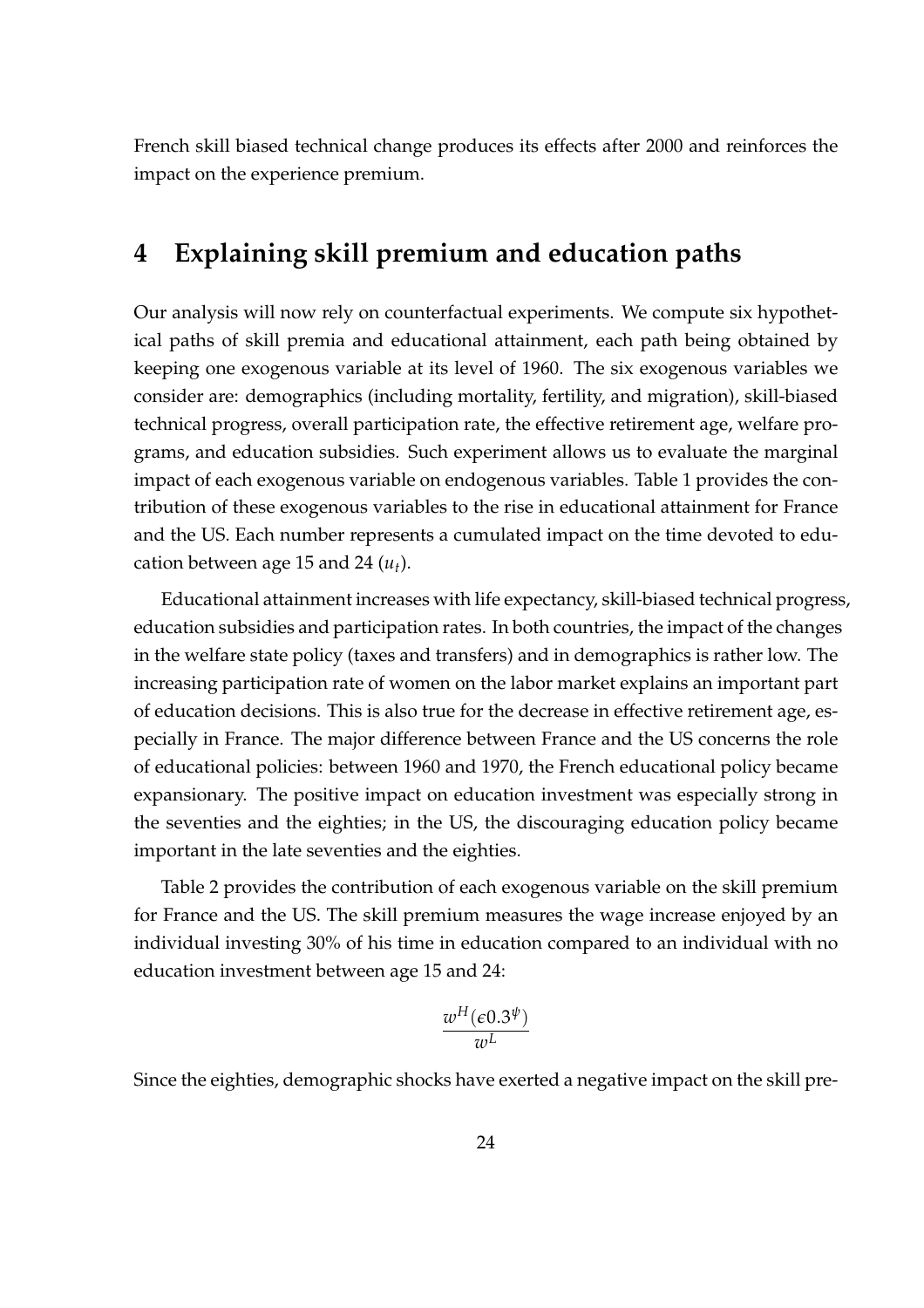|                    | France  |                |         | US              |                                 |                         |                                                                 |         |
|--------------------|---------|----------------|---------|-----------------|---------------------------------|-------------------------|-----------------------------------------------------------------|---------|
|                    | 1970    | 1980           | 1990    | 2000            | 1970                            | 1980                    | 1990                                                            | 2000    |
| Demographics       | $-0.02$ | $-0.01$        | $+0.05$ |                 | $+0.07$   $-0.04$ +0.01         |                         | $+0.09$                                                         | $+0.05$ |
| Technical bias     | $+0.00$ | $+0.04$        | $+0.18$ | $+0.26$         |                                 | $+0.25 +0.30$           | $+0.32$                                                         | $+0.35$ |
| Participation rate | $+0.02$ |                |         |                 | $+0.06 +0.09 +0.11 +0.04 +0.07$ |                         | $+0.09$                                                         | $+0.09$ |
| Early retirement   |         | $-0.04 - 0.08$ |         | $-0.09$ $-0.10$ |                                 | $-0.03$ $-0.02$ $-0.02$ |                                                                 | $-0.03$ |
| Welfare state      | $-0.02$ | $-0.03$        | $-0.02$ | $-0.01$         |                                 | $-0.01$ $-0.02$ $-0.01$ |                                                                 | $+0.00$ |
| Education policy   |         |                |         |                 |                                 |                         | $+0.05$ $+0.10$ $+0.12$ $+0.12$ $+0.06$ $-0.11$ $-0.16$ $-0.15$ |         |

Table 1: Explaining the changes in school attendance (deviation from 1960 value)

Table 2: Explaining the changes in the skill premium (% deviation from 1960 value)

|                    | France  |               |                 | <b>US</b>       |                                 |                |         |         |
|--------------------|---------|---------------|-----------------|-----------------|---------------------------------|----------------|---------|---------|
|                    | 1970    | 1980          | 1990            | 2000            | 1970                            | 1980           | 1990    | 2000    |
| Demographics       | $-0.01$ | $-0.02$       |                 | $-0.06$ $-0.06$ | $+0.09$                         | $+0.04 - 0.05$ |         | $-0.07$ |
| Technical bias     | $-0.06$ | $-0.02$       | $-0.14 - 0.05$  |                 | $-0.13$                         | $-0.03$        | $+0.14$ | $+0.10$ |
| Participation rate | $-0.02$ | $-0.05$       | $-0.08$ $-0.11$ |                 | $-0.02$                         | $-0.05$        | 0.08    | $-0.08$ |
| Early retirement   | $+0.05$ | $+0.08$       | $+0.10$         | $+0.08$         | $+0.03$                         | $+0.02$        | $+0.03$ | $+0.04$ |
| Welfare state      | $+0.01$ | $+0.03$       | $+0.06$         | $+0.06$         | $+0.01$                         | $+0.02$        | $+0.03$ | $+0.03$ |
| Education policy   |         | $+0.03 -0.06$ |                 |                 | $-0.23$ $-0.34$ $-0.06$ $-0.05$ |                | $+0.07$ | $+0.16$ |

mium in both countries. However, before 1985, the effect of demographics was positive in the US: the impact of the demographic structure on the stock of experience was more important than the stimulating effect on the stock of education. Early retirement had a positive impact on the skill premium as well as did welfare state programs. Two opposite results emerge: first, the educational policies had diverging effects. In France, the expansionary policy stimulated the stock of skills and exerted a negative impact on the skill premium. In the US, the skill premium has been boosted by restrictive policies for the last thirty years; second, the impact of technical shocks was different. In France, the skill-biased technical shock had a slightly negative impact on the skill premium: this is because the effective skill-biased technical change has been very low between 1960 and 1990, but is expected to be strong in the next decades; such expectations have increased the supply of skills, but not the demand yet; hence, the current skill premium is depressed. In the US, the impact of the skill biased technical change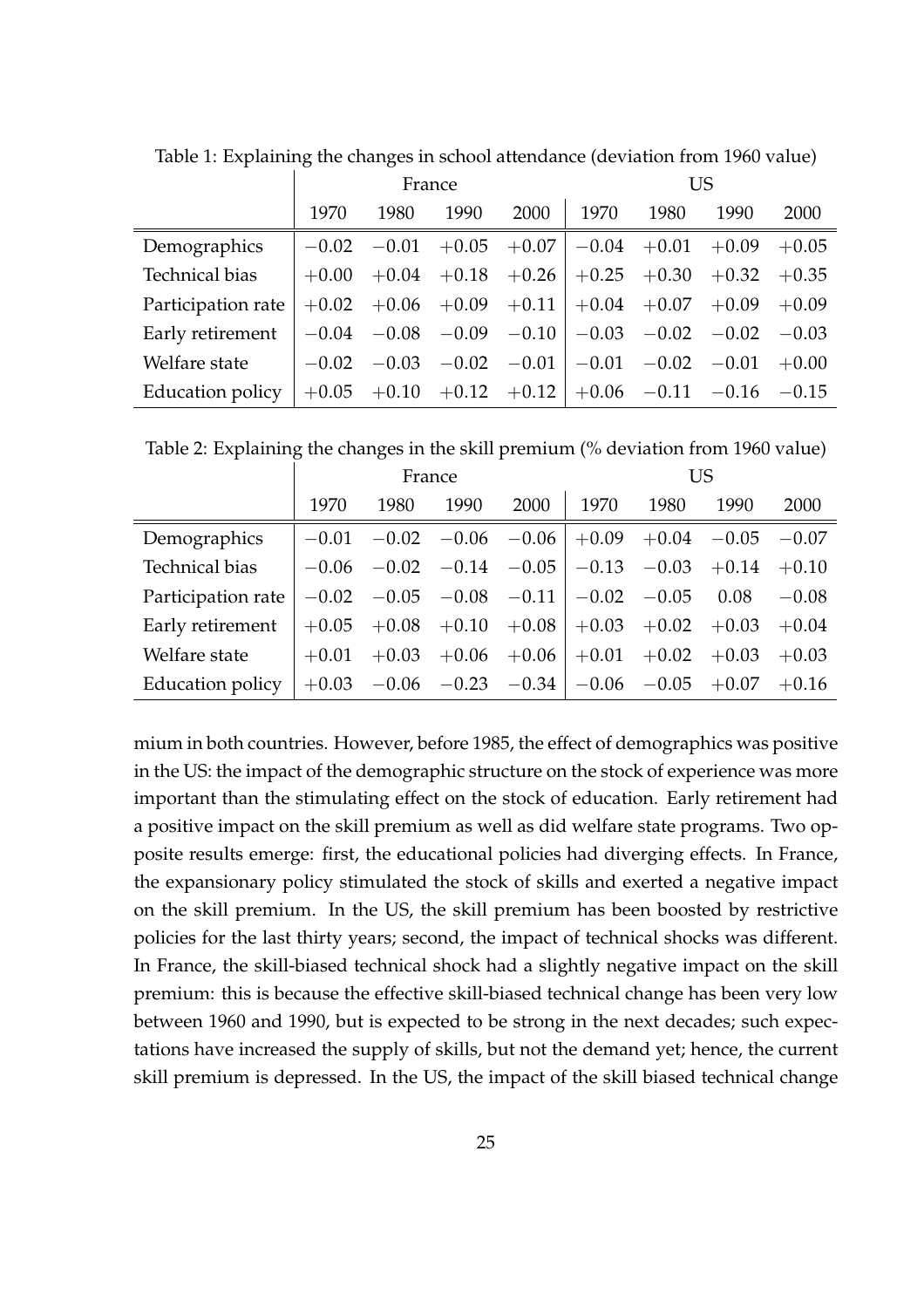

Figure 8: Sensitivity analysis: bias (top), subsidy (bottom), France (left), US (right)

is strongly positive. This is the usual effect put forward a.o. by Machin and Reenen (1998): the technical change has had a clear effect of increasing the relative demand for skilled workers.

### 5 Sensitivity analysis

In this section, we study the sensitivity of the identification procedure to the assumption that the skill premium is constant after the year 2000. For that purpose, we consider two alternative scenarios about the evolution of the skill premium between 2000 and 2050. The first scenario considers an increasing skill premium (+15% from 2010 onwards compared to the baseline). The second scenario considers a decreasing skill premium (-15% from 2010 onwards).

Figure 8 presents the sensitivity of the skill biased technical change and the edu-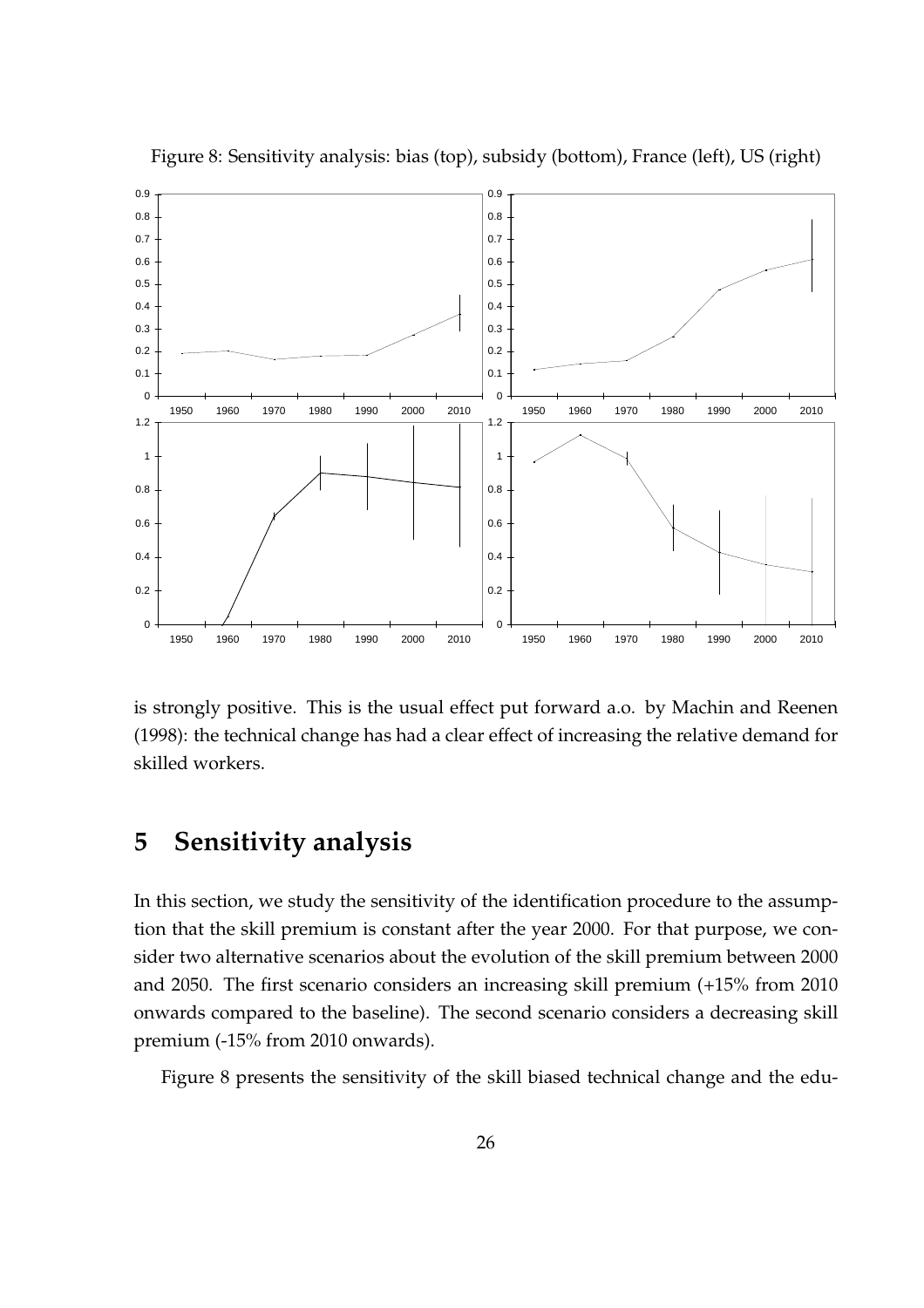cation subsidy rate and shows that the identified skill bias is highly robust between 1950 and 2000. The bias is only affected by skill premium expectations after 2000. The identified education subsidy rate is more sensitive from the eighties onwards, but especially after 1990. Considering an increasing (a decreasing) skill premium requires a lower (a higher) education subsidy rate to match observed educational attainment. Clearly, our conclusion about the changes in education policy still hold. Between 1960 and 2000, the French educational policy was expansionary. On the contrary, the US policy was less generous over the period 1980-2000 than in 1960. As a consequence, the general picture presented in Tables 1 and 2 remains valid, but the magnitude of the impact of educational policies and technical changes on human capital investments and on the return to skill is likely to be sensitive to skill premium expectations for 1990 and 2000.

### 6 Conclusion

This paper provides an original model where education and experience are two components of human capital. Education choices are endogenous and households face lifetime uncertainty. This model is used to compute how education choices and returns to skills are affected by demographic changes, welfare, fiscal and educational policies, technical changes, increases in female participation rates, and decreases in the effective retirement age. Exogenous processes for technical progress and private cost of education have been identified by letting the model match observed skill premium and investment in education. We have then proceeded with counterfactual experiments and compute the endogenous path for skill premium and education when each exogenous variable is kept at its 1960 level.

Our method allows us to identify technical and policy shocks affecting the US and the French economies on the post-war period. Between 1970 and 2000, we show that the skill-biased technical change was strong in the US and affected France with a delay. Over the same period, the French educational policy was highly expansionary whilst it progressively became discouraging in the US. We provide several stylized facts explaining these differences.

In terms of educational attainment, the impact of the changes in fiscal policy (taxes and transfers) and in demographics is rather low in both countries. The increasing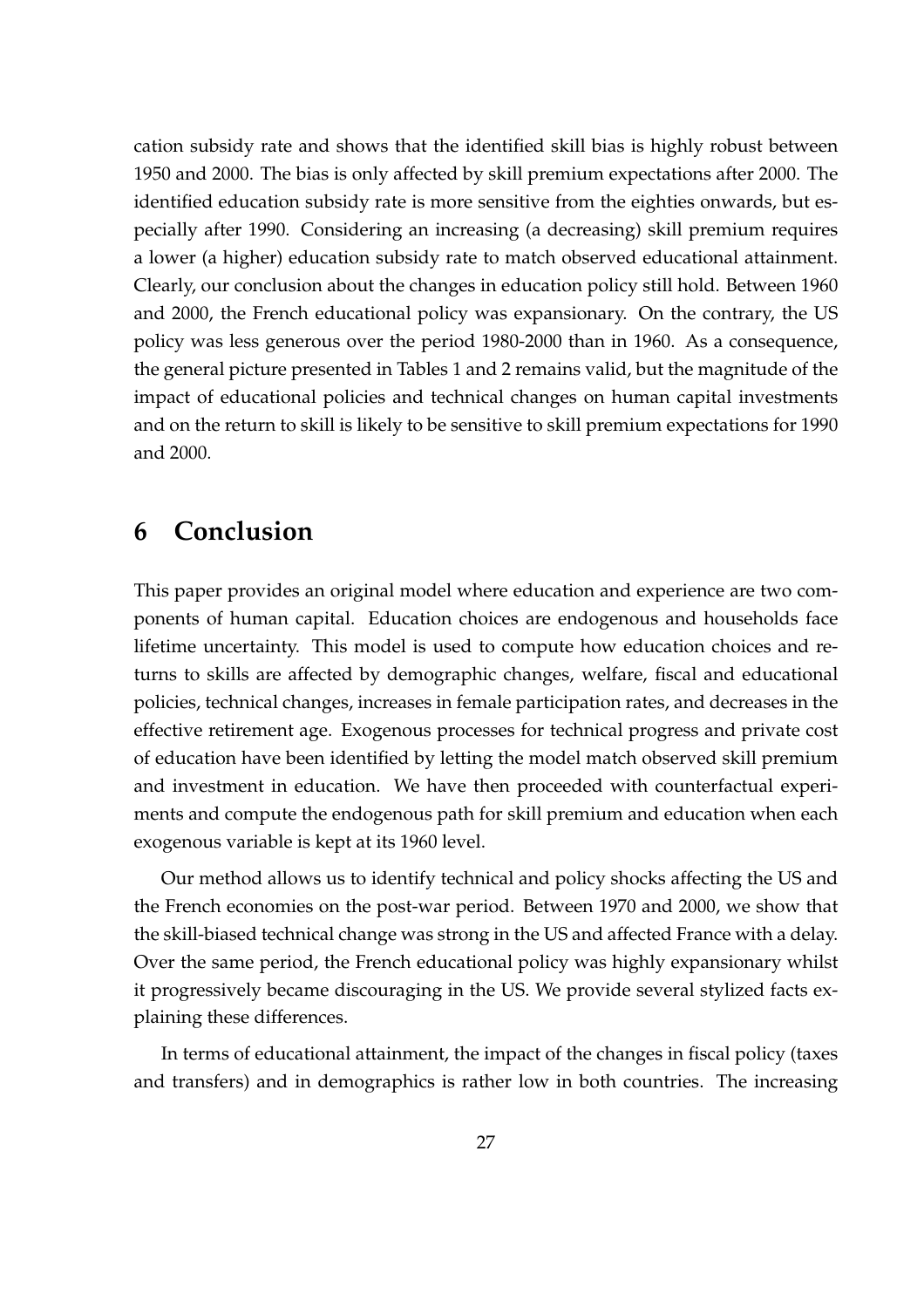participation rate of females in the labor market explains a part of the rise in investment in education. The major difference between France and the US concerns the role of educational policies: the French educational policy had a positive impact on education investment especially in the seventies and the eighties; in the US, the discouraging education policy became important in the late seventies and the eighties. In accordance with common wisdom, the skill-biased technical bias had a positive effect on education in both countries. In terms of skill premia, two opposite results emerge. First, the educational policies exerted a negative impact in France and a positive impact in the US. Second, the skill-biased technical shock had a low impact in France and a strong impact in the US.

Finally, our model clearly deserves some extensions. It would interesting to mix our supply-side interpretation of experience premium changes with seniority rules and efficiency wage issues. Endogenizing technical changes also appears as a promising issue. Introducing heterogeneity would enable to study the inequality effects of education policies, especially their effects on social mobility. Our model also provides an appropriate framework to compare internal responses to aging (such as increasing the effective retirement age) and external responses (increasing immigration flows) in regards of the labor market equilibrium. We leave these issues for further research.

### References

- Auerbach, Alan and Laurence Kotlikoff. 1987. Dynamic Fiscal Policy. New York and Melbourne: Cambridge University Press.
- Becker, Gary. 1964. Human capital: A theoretical and empirical analysis, with special reference to education. New York: Columbia University Press.
- Blondal, Sveinbjorn and Stefano Scarpetta. 1997. "Early Retirement in OECD Countries: The Role of Social Security Systems." OECD-Economic-Studies 0 (29): 7–54.
- Borjas, George. 2001. Heaven's Door: Immigration Policy and the American Economy. paperback edition. Princeton: Princeton University Press.
- Boucekkine, Raouf. 1995. "An alternative methodology for solving non-linear forward-looking models." Journal of Economic Dynamics and Control 19 (4): 711– 734.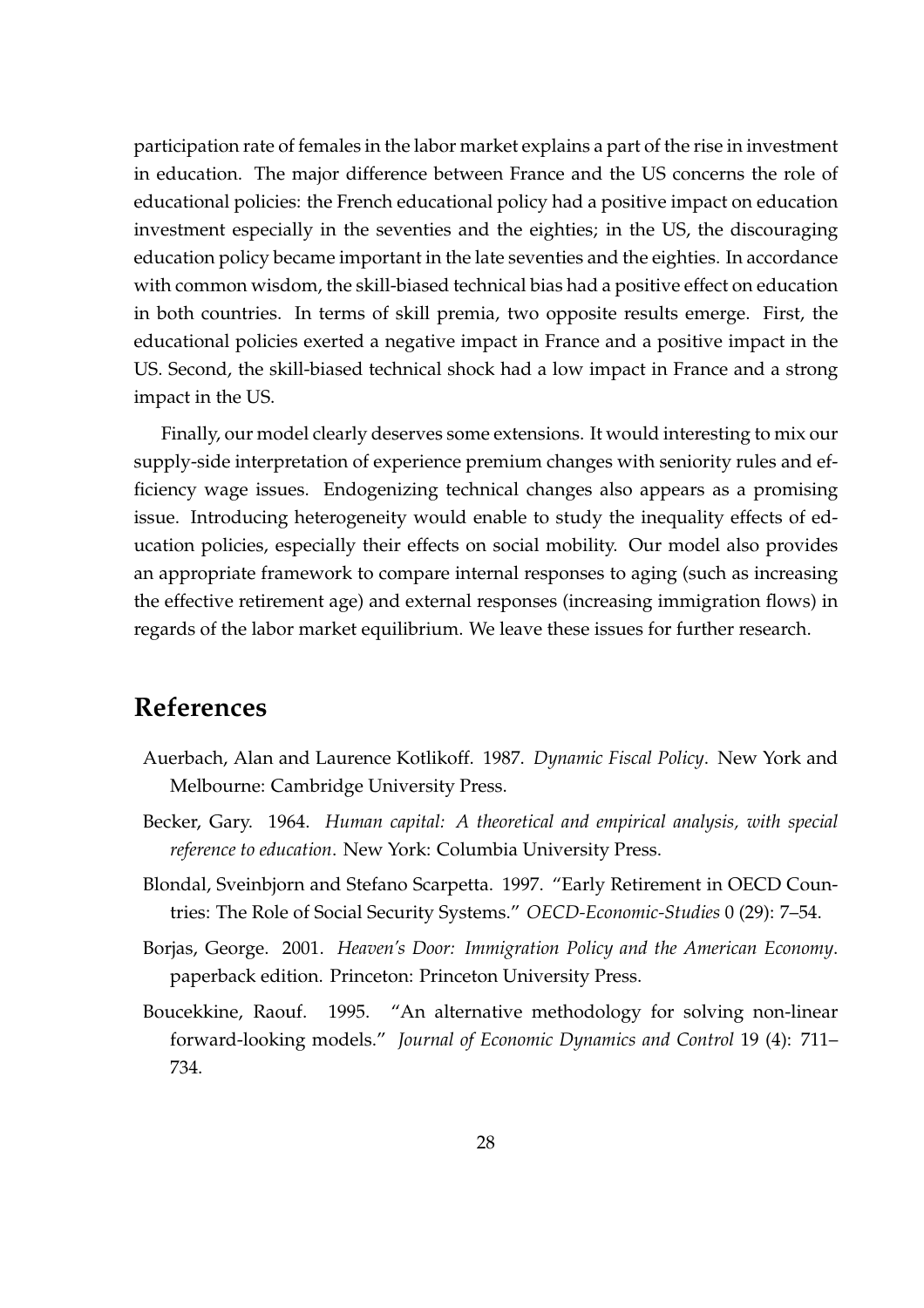- Brown, Carey. 1990. "Episodes in the public debt history of the United States." In Public debt management:t heory and history, edited by Rudiger Dornbusch and Mario Draghi, 229–254. Cambridge: Cambridge University Press.
- Card, David and Thomas Lemieux. 2001. "Can Falling Supply Explain the Rising Return to College for Younger Men? A Cohort-Based Analysis." Quarterly Journal of Economics 116 (2): 705–646.
- Card, David, Francis Kramarz, and Thomas Lemieux. 1999. "Changes in the Relative Structure of Wages and Employment: A Comparison of the United States, Canada, and France." Canadian Journal of Economics 32 (4): 843–877.
- Carey, David and Harry Tchilinguirian. 2000. "Average effective tax rates on capital, labour and consumption." Working Paper 258, OECD.
- Caroli, Eve and John Van Reenen. 2001. "Skill biased organizational change? Evidence from a panel of British and French establishments." Quarterly Journal of Economics 116, no. 4.
- Cheeseman Day, Jennifer and Kurt Bauman. 2000. "Have we reached the top ? Education attainment projection of the US population." Working Paper 43, US Bureau of Census.
- Cozzi, Guido. 2002. "The self-fulfulling international allocation of innovation, inequality and education." University of Rome.
- Crettez, Bertrand, Karen Feist, and Bernd Raffelüschen. 1999. "France: generational imbalance and social insurance reform." Generational accounting in Europe. European economy reports and studies, 6.
- Estrade, Marc-Antoine and Claude Minni. 1996. "La hausse du niveau de formation: la durée des études a doublé en cinquante ans."
- Gokhale, Jagadeesh, Benjamin Page, and John Sturrock. 1999. "Generational accounts for the United States: an update." In Generational Accounting Around the World, edited by Alan Auerbach, Laurence Kotlikoff, and Willi Leibfritz. The University of Chicago Press.
- Goldin, Claudia and Lawrence Katz. 1999. "The return to skill in the 20th century." Harvard university.
- Gordon, Robert. 2002. "Two centuries of economic growth: Europe chasing the American frontier." Paper prepared for the AEA congress (Atlanta).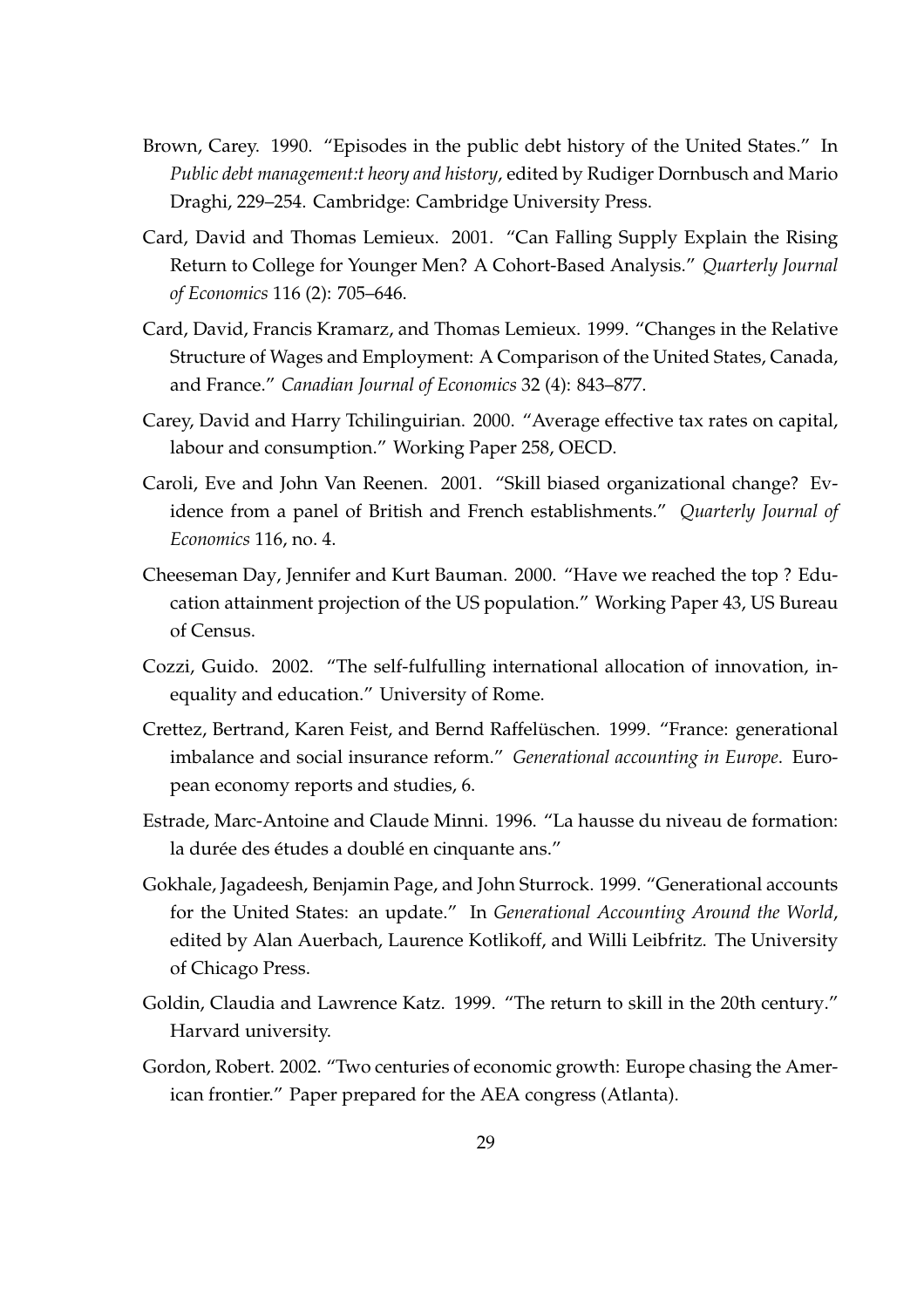- Heckman, James, Lance Lochner, and Christopher Taber. 1998. "Explaining Rising Wage Inequality: Explorations with a Dynamic General Equilibrium Model of Labor Earnings with Heterogeneous Agents." Review of Economic Dynamics 1 (1): 1–58.
- Kaufman, Martin, Rodolfo Luzio, and Steven Dunaway. 2001. "Returns to human capital and investment in new technology." Working Paper 133, IMF.
- Laffargue, Jean-Pierre. 1990. "Résolution d'un modèle macro économique à anticipations rationnelles (Solution of a Macroeconomic Model with Rational Expectations. With English summary.)." Annales d'Economie et de Statistisque 0 (17): 97–119.
- Ljunqvist, Lars and Thomas Sargent. 1998. "The European unemployment dilemma." Journal of Political Economy 106 (3): 514–550.
- Machin, Stephen and John Van Reenen. 1998. "Technology and Changes in Skill Structure: Evidence from Seven OECD Countries." Quarterly Journal of Economics 113 (4): 1215–1244.
- Magnac, Thierry and David Thesmar. 2002. "Analyse ećonomique des politiques éducatives: l'augmentation de la scolarisation en France de 1982 à 1993." Annales d'Economie et de Statistique 65:1–33.
- Marimon, Ramon and Fabrizio Zilibotti. 1999. "Unemployment vs. Mismatch of Talents: Reconsidering Unemployment Benefits." Economic Journal 109 (455): 266– 291.
- Psacharopoulos, George. 1994. "Returns to Investment in Education: A Global Update." World Development 22 (9): 1325–43.
- Sims, Christopher. 1990. "Solving the stochastic growth model by backsolving with a particular nonlinear form for the decision rule." Journal of Business and Economic Statistics 8 (1): 45–47.
- Storesletten, Kjetil. 2000. "Sustaining Fiscal Policy through Immigration." Journal of Political Economy 102 (2): 300–323.
- Wasmer, Etienne. 2001a. "Between-group competition in the labour market and the rising returns to skill: US and France 1964-2000." Working Paper, CEPR No 2798.

. 2001b. "Measuring human capital in the labor market: the supply of experience in 8 OECD countries." European Economic Review 45:861–874.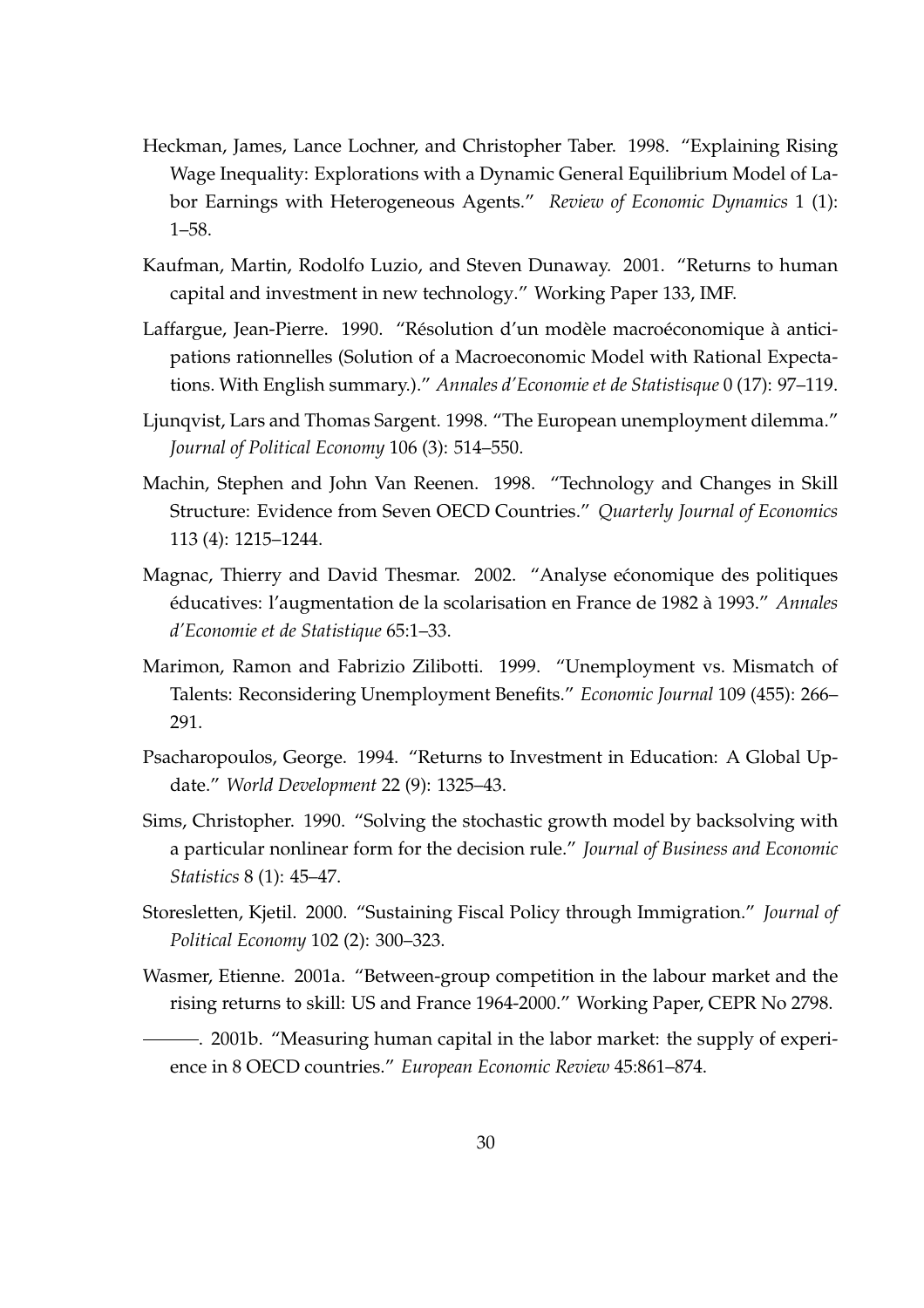### A Population data

Figure 9 depicts the population structure per age. For graphical exposition, we assume an equal sharing of the population per sex and we distinguish 8 age groups (from 15-24 to 85-94). Age pyramids for 1960, 2000 and 2050 are reproduced for both countries. They are normalized by setting the overall size of the 15-24 cohort to unity. On these pyramids, aging obviously appears: the relative magnitude of high age cohorts strongly increases over time. The French cumulative survival probabilities are taken from the INED database and the US profile comes from the Berkeley mortality database.

### B Education and participation rate data

For France, the time invested in education is computed using school attendance measures for the 15-24 population reported in Estrade and Minni (1996). Our corresponding estimation, as depicted in Figure 10 amounts to 21% in 1960, 28,9% in 1970, 37,5% in 1980, 51% in 1990 and 59,8% in 2000. For the US, we use the data and projections on educational attainment by Cheeseman Day and Bauman (2000). Giving the skill structure of the 25-34 population between 1950 and 2000, we compute the time investment in education of successive cohorts. This gives 24,7% in 1940, 31,8% in 1950, 40,5% in 1960, 52,2% in 1970, 52,1% in 1980 and 59,1% in 1990.

The old age participation rate  $\alpha$  is computed using the effective retirement age data from Blondal and Scarpetta (1997). Figure 11 presents the data for women and men. We use the average of the two.

### C Public finance data

Three proportional taxes are introduced in our model, the labor income tax, the capital income tax and indirect taxes. For France, the indirect tax rate and the rate of tax on capital income are estimated by Carey and Tchilinguirian (2000) at 18% and 24% respectively for 1995. The labor income tax rate is endogenous in the model but needs a target value: it has been estimated by Eurostat (1999) at 44% in 1995. For the US, we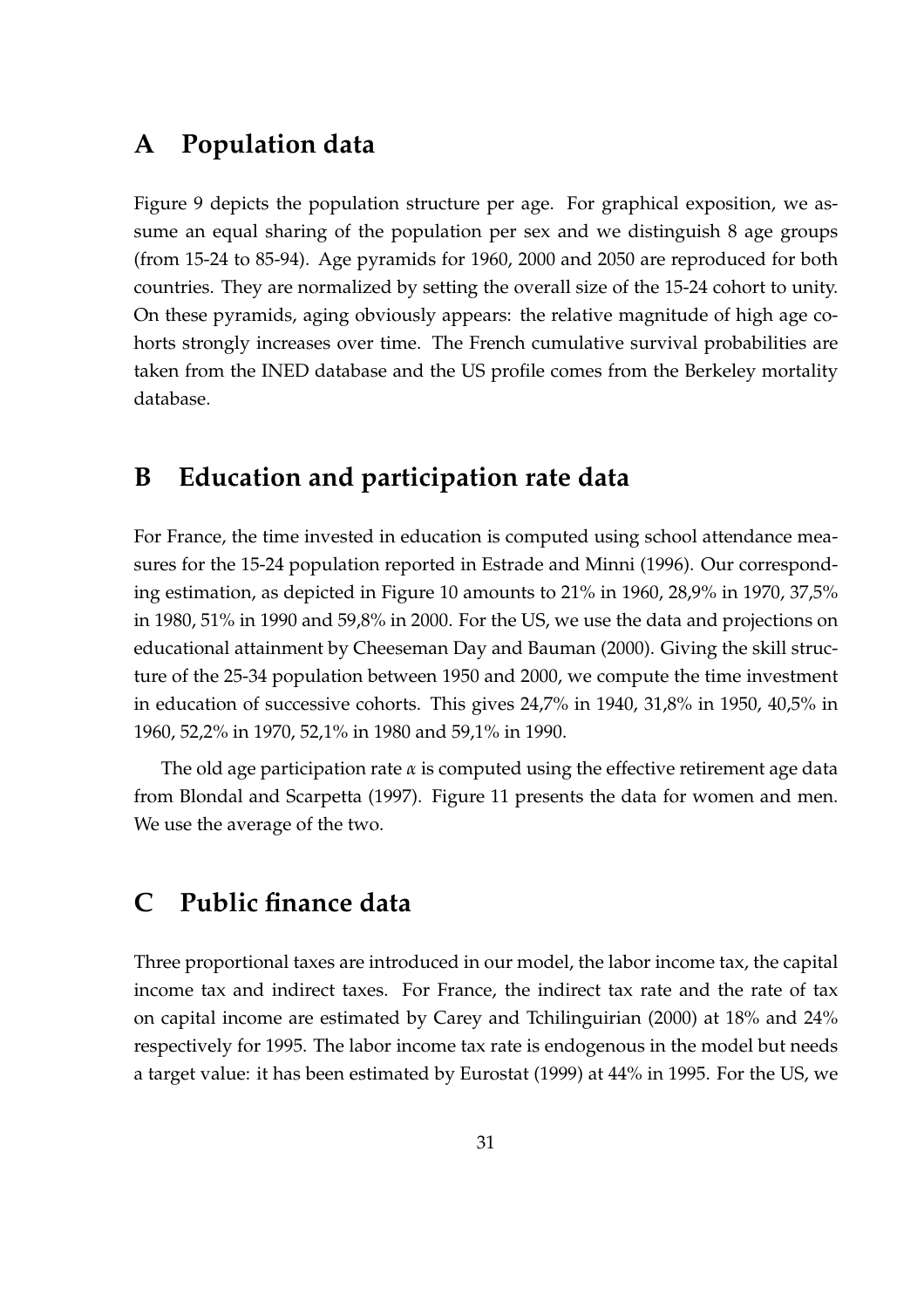calibrate these tax rates in such a way that the shares of revenues in GDP correspond to the estimations of Gokhale, Page, and Sturrock (1999), i.e. 8% for labor income, 7% for indirect taxes and 5% for capital income in 2000.

In our simulations, we consider (i) that the French tax rate on consumption expenditures increases linearly from 10% in 1940 to 18% in 1990 and (ii) that the tax rate on capital income increases from 15% to 24% over the same period. The same evolution is applied to the US tax rates (from 8% to 14% for the indirect tax rate and from 10% to 28% for the capital income tax rate).

We distinguish two types of government spending (net of debt charges), i.e. non age-specific public consumption and age-specific transfers. For the composition of these categories, we build on Crettez, Feist, and Raffelüschen (1999)) for France and Gokhale, Page, and Sturrock (1999) for the US. The history of non age-specific spending is based on OECD data for the period 1960-1995. We assume a constant share in GDP for future years, i.e. 11% for France (excluding education) and 14% for the US (including non tertiary education). For age-specific transfers, we use age profiles computed for generational accounting exercises. The French profile is taken from Crettez, Feist, and Raffelüschen (1999) and includes welfare benefits such as pensions, housing, RMI program, child and youth support, health care, education and other transfers. The US profile is taken from Gokhale, Page, and Sturrock (1999) and includes OASDI, medicare and medicaid, tertiary education and other transfers. We incorporate a negative term capturing some taxes (of relatively small amount) which are not explicitly modelled such as the property tax or seigniorage revenue. These age-specific transfers are increasing with age. They are usually more important in France than in the US, especially for individuals aged 55 and more.

Social security benefits and other individual transfers evolve exogenously. Between 1960 and 2000, their level are re-scaled proportionally so as to reproduce the time path of public transfer and pension shares in GDP (as reported by OECD). For future decades, these transfers are adjusted so as to keep the share in GDP constant.

Between 1900 and 2000, the public debt/GDP ratio is exogenously set to its observed value. Observations are taken from OECD statistics for the period 1985-2000. For previous periods, we use data from the French Treasury Department for France and from Brown (1990) for the US. For future decades, we assume that the debt ratio is constant.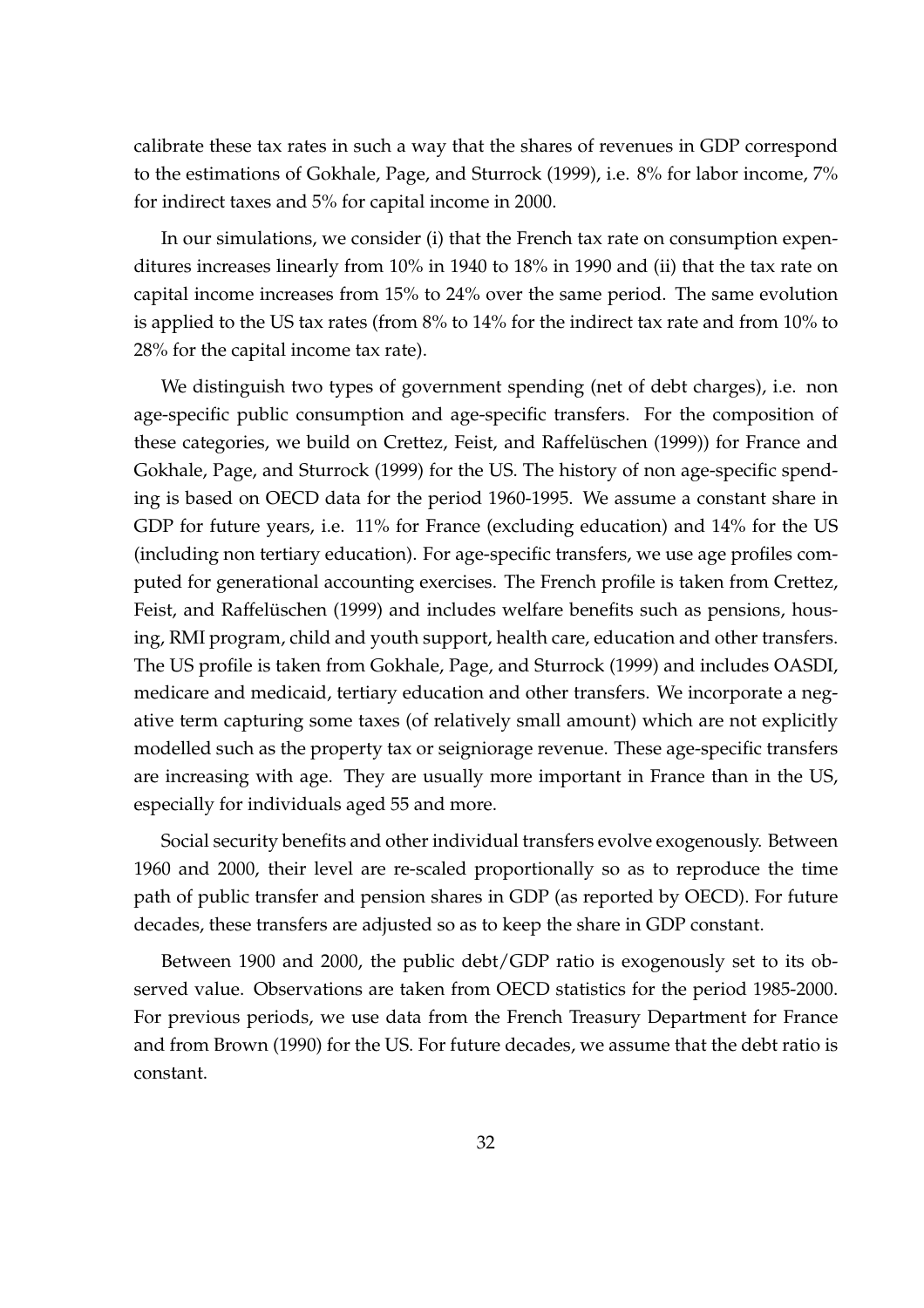

Figure 9: Population by age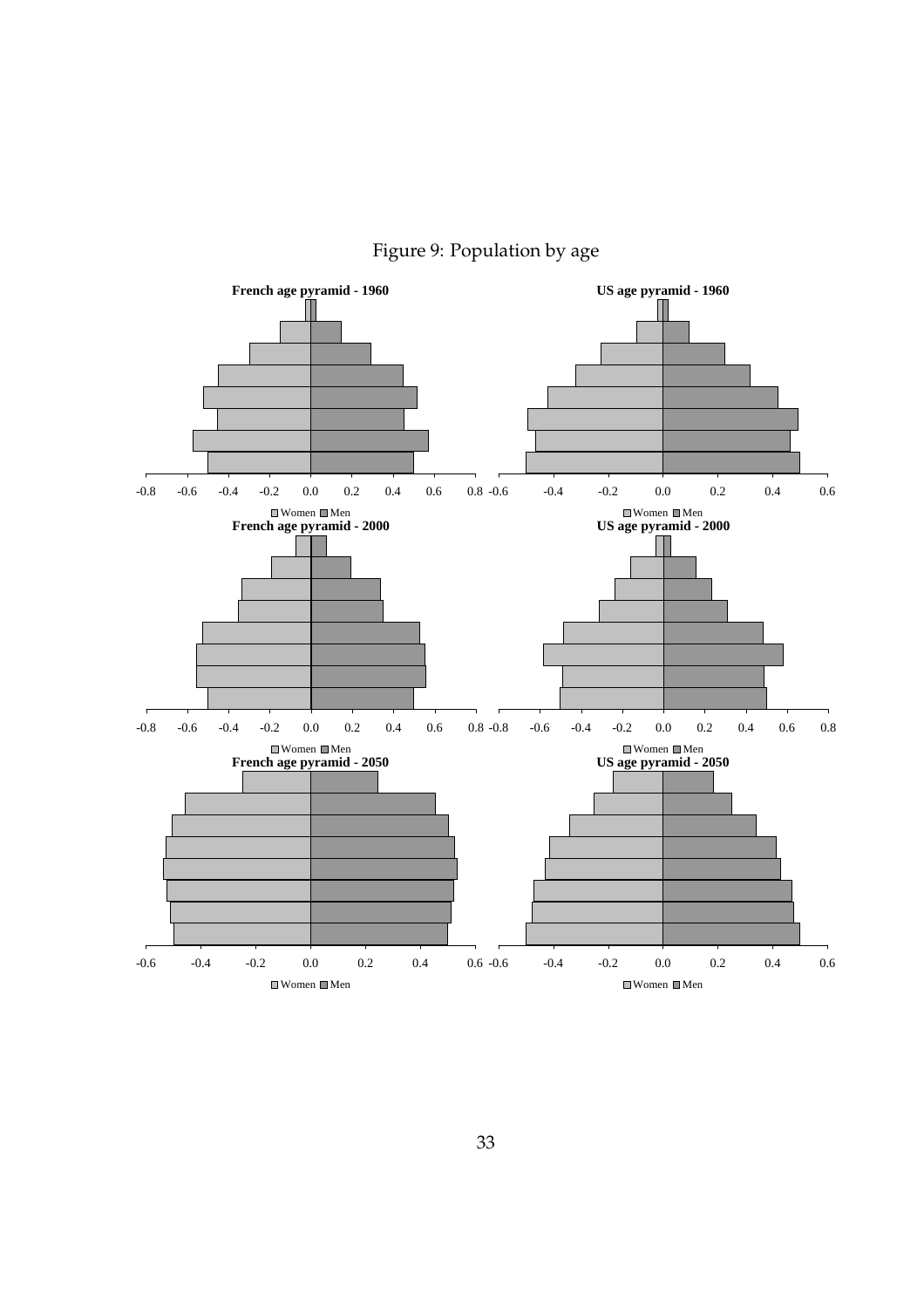

Figure 10: Education investment in France and the US

Note: education investment is measured by the percentage of time devoted to education between the age 15 and 25.



Figure 11: Effective retirement age in France and the US